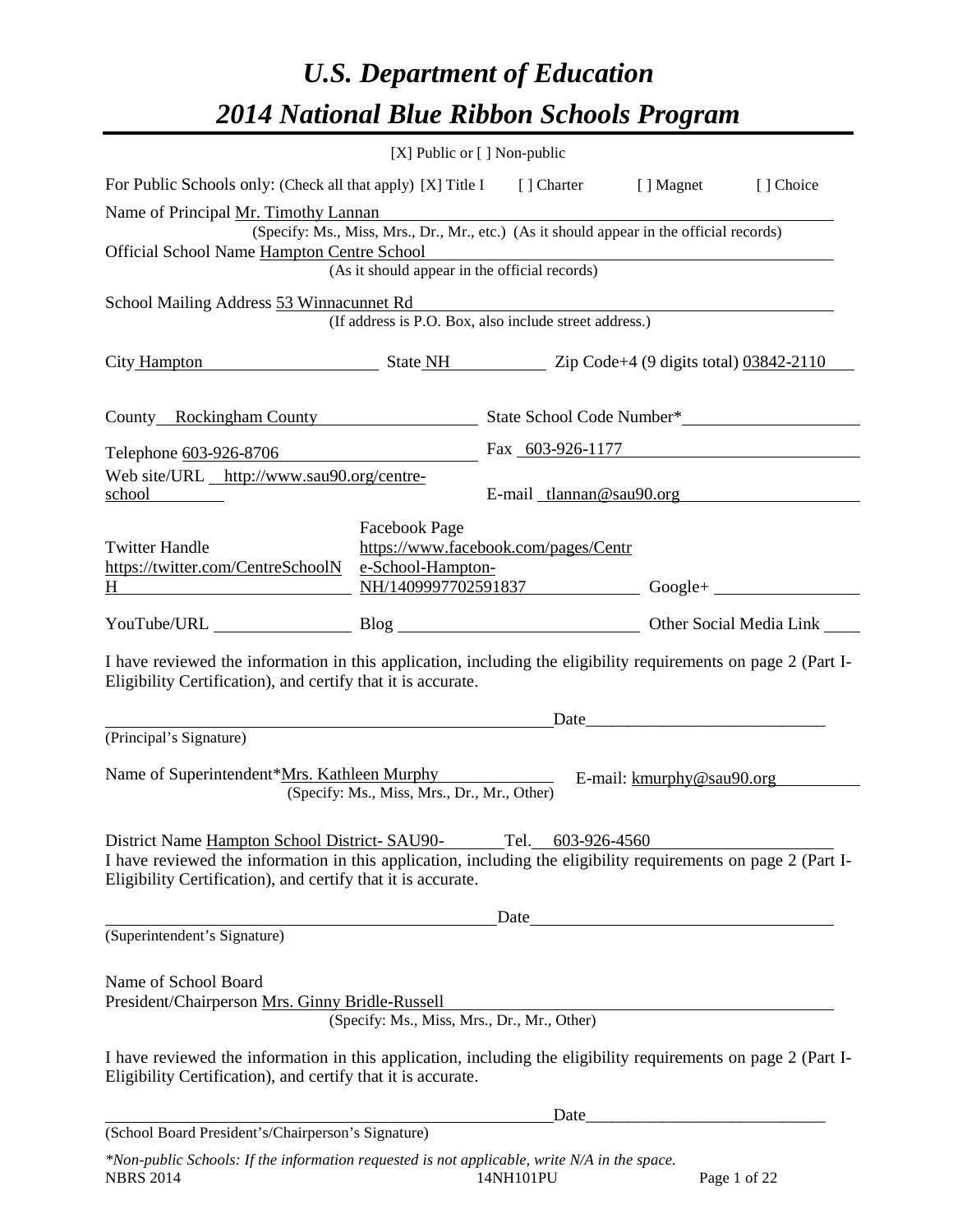#### **Include this page in the school's application as page 2.**

The signatures on the first page of this application (cover page) certify that each of the statements below concerning the school's eligibility and compliance with U.S. Department of Education, Office for Civil Rights (OCR) requirements is true and correct.

- 1. The school configuration includes one or more of grades K-12. (Schools on the same campus with one principal, even a K-12 school, must apply as an entire school.)
- 2. The school has made its Annual Measurable Objectives (AMOs) or Adequate Yearly Progress (AYP) each year for the past two years and has not been identified by the state as "persistently dangerous" within the last two years.
- 3. To meet final eligibility, a public school must meet the state's AMOs or AYP requirements in the 2013-2014 school year and be certified by the state representative. Any status appeals must be resolved at least two weeks before the awards ceremony for the school to receive the award.
- 4. If the school includes grades 7 or higher, the school must have foreign language as a part of its curriculum.
- 5. The school has been in existence for five full years, that is, from at least September 2008 and each tested grade must have been part of the school for the past three years.
- 6. The nominated school has not received the National Blue Ribbon Schools award in the past five years: 2009, 2010, 2011, 2012, or 2013.
- 7. The nominated school has no history of testing irregularities, nor have charges of irregularities been brought against the school at the time of nomination. The U.S. Department of Education reserves the right to disqualify a school's application and/or rescind a school's award if irregularities are later discovered and proven by the state.
- 8. The nominated school or district is not refusing Office of Civil Rights (OCR) access to information necessary to investigate a civil rights complaint or to conduct a district-wide compliance review.
- 9. The OCR has not issued a violation letter of findings to the school district concluding that the nominated school or the district as a whole has violated one or more of the civil rights statutes. A violation letter of findings will not be considered outstanding if OCR has accepted a corrective action plan from the district to remedy the violation.
- 10. The U.S. Department of Justice does not have a pending suit alleging that the nominated school or the school district as a whole has violated one or more of the civil rights statutes or the Constitution's equal protection clause.
- 11. There are no findings of violations of the Individuals with Disabilities Education Act in a U.S. Department of Education monitoring report that apply to the school or school district in question; or if there are such findings, the state or district has corrected, or agreed to correct, the findings.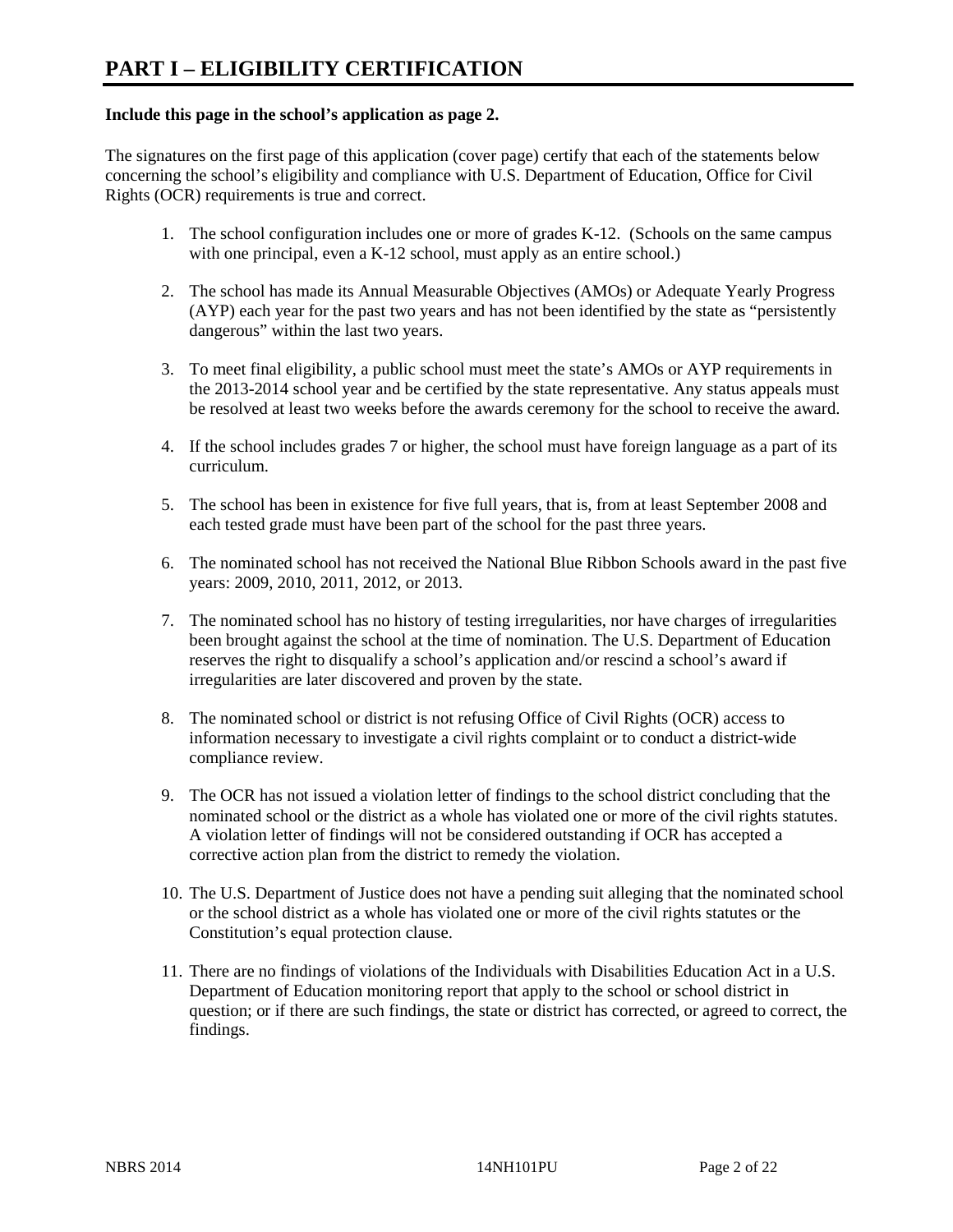# **PART II - DEMOGRAPHIC DATA**

#### **All data are the most recent year available.**

**DISTRICT** (Question 1 is not applicable to non-public schools)

| -1. | Number of schools in the district<br>(per district designation): | $\angle$ Elementary schools (includes K-8)<br>1 Middle/Junior high schools<br>0 High schools |
|-----|------------------------------------------------------------------|----------------------------------------------------------------------------------------------|
|     |                                                                  | $0 K-12$ schools                                                                             |

3 TOTAL

**SCHOOL** (To be completed by all schools)

- 2. Category that best describes the area where the school is located:
	- [] Urban or large central city
	- [ ] Suburban with characteristics typical of an urban area
	- [ ] Suburban
	- [X] Small city or town in a rural area
	- [ ] Rural
- 3. 5 Number of years the principal has been in her/his position at this school.
- 4. Number of students as of October 1 enrolled at each grade level or its equivalent in applying school:

| Grade                           | # of         | # of Females | <b>Grade Total</b> |
|---------------------------------|--------------|--------------|--------------------|
|                                 | <b>Males</b> |              |                    |
| <b>PreK</b>                     | 15           | 9            | 24                 |
| K                               | 53           | 68           | 121                |
| $\mathbf{1}$                    | 60           | 83           | 143                |
| $\boldsymbol{2}$                | 72           | 66           | 138                |
| 3                               | 0            | 0            | 0                  |
| 4                               | 0            | $\theta$     | 0                  |
| 5                               | 0            | 0            | 0                  |
| 6                               | 0            | 0            | 0                  |
| 7                               | 0            | 0            | 0                  |
| 8                               | 0            | 0            | 0                  |
| 9                               | 0            | 0            | 0                  |
| 10                              | 0            | 0            | 0                  |
| 11                              | 0            | 0            | 0                  |
| 12                              | 0            | 0            | 0                  |
| <b>Total</b><br><b>Students</b> | 200          | 226          | 426                |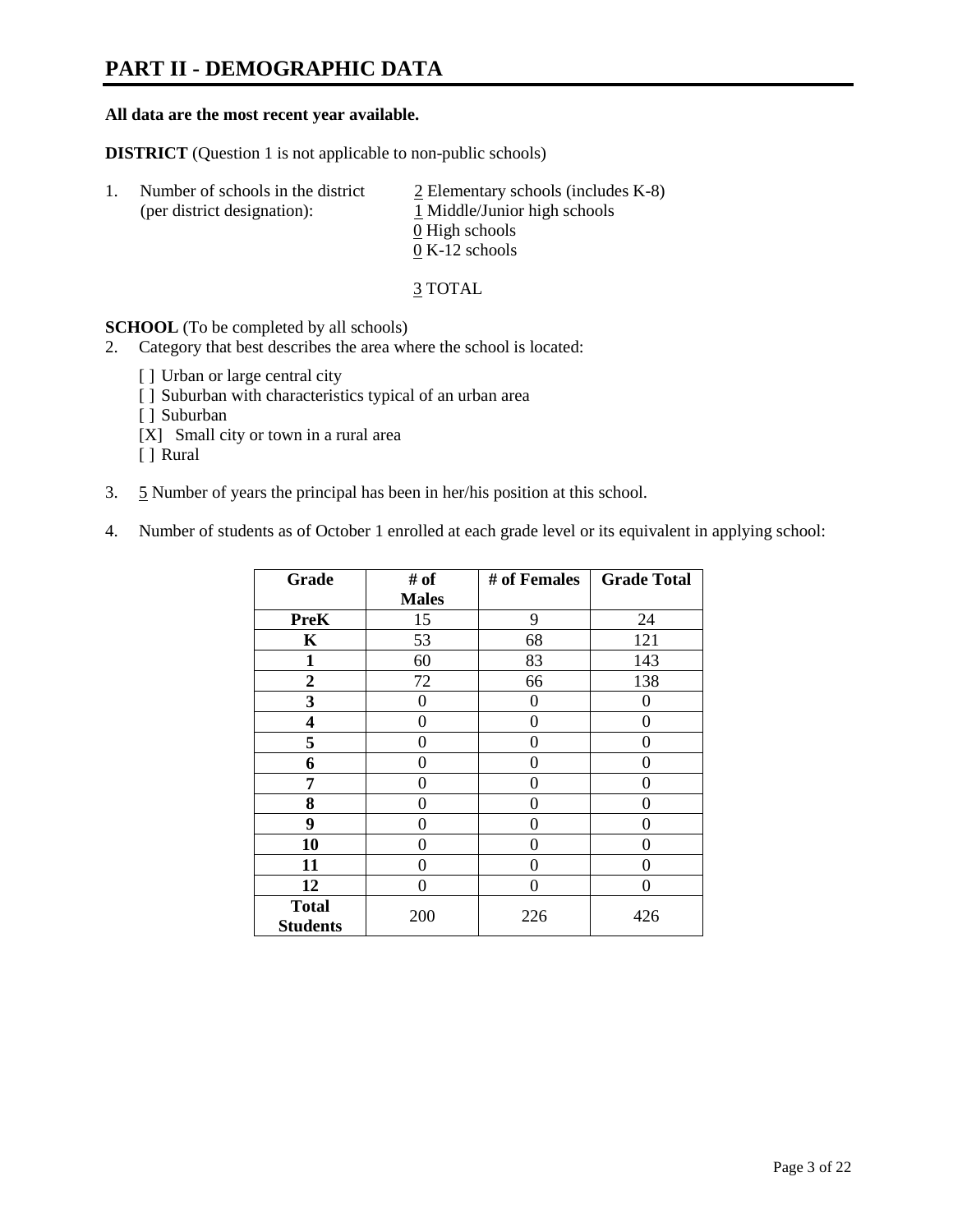- the school: 2 % Asian
- 5. Racial/ethnic composition of  $1\%$  American Indian or Alaska Native
	-
	- 1 % Black or African American
	- 3 % Hispanic or Latino
	- 0 % Native Hawaiian or Other Pacific Islander
	- 90 % White
	- 3 % Two or more races
		- **100 % Total**

(Only these seven standard categories should be used to report the racial/ethnic composition of your school. The Final Guidance on Maintaining, Collecting, and Reporting Racial and Ethnic Data to the U.S. Department of Education published in the October 19, 2007 *Federal Register* provides definitions for each of the seven categories.)

6. Student turnover, or mobility rate, during the 2012 - 2013 year: 10%

This rate should be calculated using the grid below. The answer to (6) is the mobility rate.

| <b>Steps For Determining Mobility Rate</b>         | <b>Answer</b> |
|----------------------------------------------------|---------------|
| (1) Number of students who transferred to          |               |
| the school after October 1, 2012 until the         | 25            |
| end of the school year                             |               |
| (2) Number of students who transferred             |               |
| <i>from</i> the school after October 1, 2012 until | 17            |
| the end of the 2012-2013 school year               |               |
| (3) Total of all transferred students [sum of      | 42            |
| rows $(1)$ and $(2)$ ]                             |               |
| (4) Total number of students in the school as      | 426           |
| of October 1                                       |               |
| $(5)$ Total transferred students in row $(3)$      | 0.099         |
| divided by total students in row (4)               |               |
| $(6)$ Amount in row $(5)$ multiplied by 100        | 10            |

7. English Language Learners (ELL) in the school:  $1\%$ 

4 Total number ELL

Number of non-English languages represented:  $1$ Specify non-English languages: Chinese

8. Students eligible for free/reduced-priced meals: 20 %

Total number students who qualify: 86

If this method is not an accurate estimate of the percentage of students from low-income families, or the school does not participate in the free and reduced-priced school meals program, supply an accurate estimate and explain how the school calculated this estimate.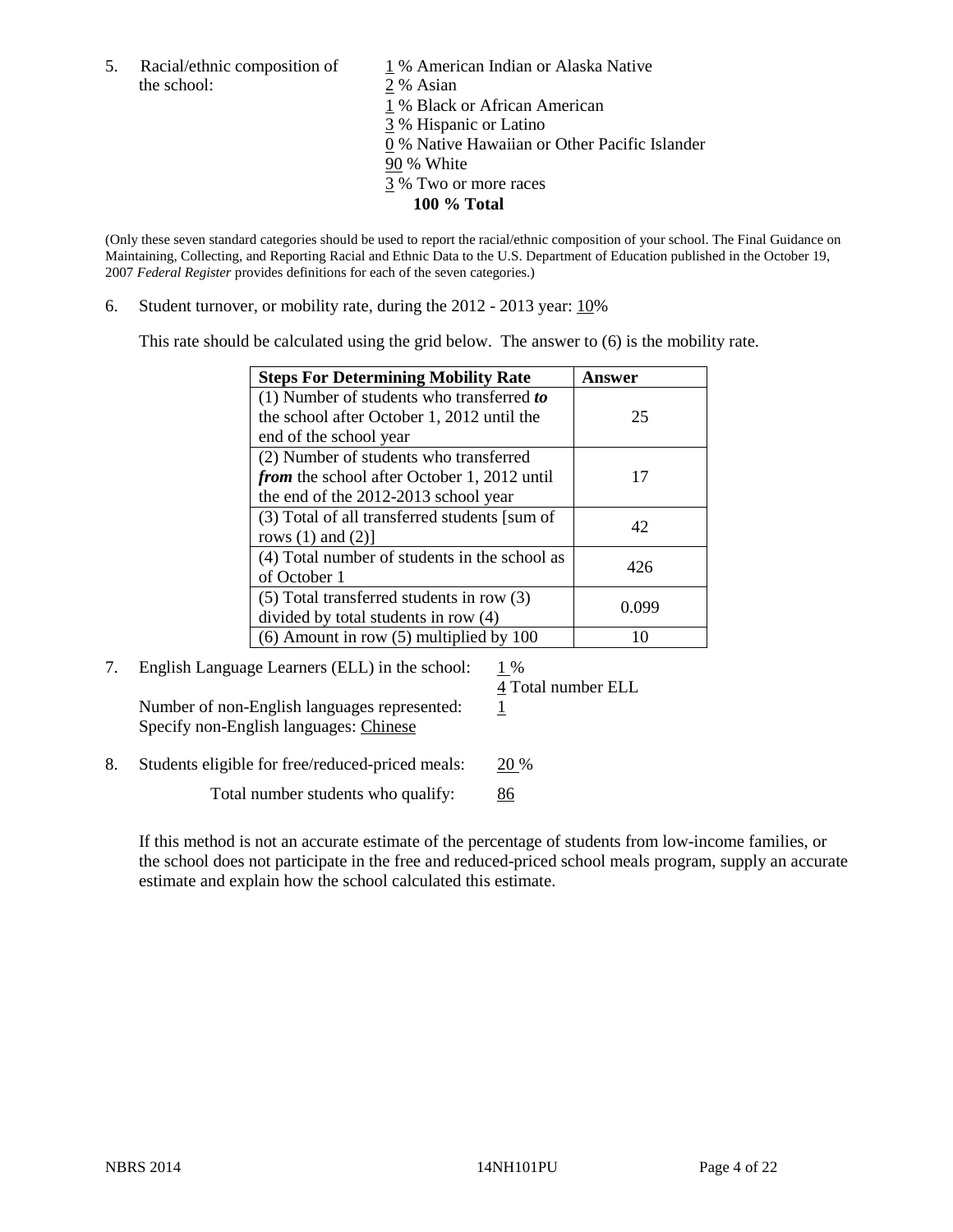29 Total number of students served

Indicate below the number of students with disabilities according to conditions designated in the Individuals with Disabilities Education Act. Do not add additional categories.

| 6 Autism                | $\underline{0}$ Orthopedic Impairment   |
|-------------------------|-----------------------------------------|
| 0 Deafness              | 1 Other Health Impaired                 |
| 0 Deaf-Blindness        | 1 Specific Learning Disability          |
| 0 Emotional Disturbance | 16 Speech or Language Impairment        |
| 0 Hearing Impairment    | 0 Traumatic Brain Injury                |
| 0 Mental Retardation    | 0 Visual Impairment Including Blindness |
| 0 Multiple Disabilities | 6 Developmentally Delayed               |
|                         |                                         |

10. Use Full-Time Equivalents (FTEs), rounded to nearest whole numeral, to indicate the number of personnel in each of the categories below:

|                                       | <b>Number of Staff</b> |
|---------------------------------------|------------------------|
| Administrators                        |                        |
| Classroom teachers                    | 24                     |
| Resource teachers/specialists         |                        |
| e.g., reading, math, science, special | 15                     |
| education, enrichment, technology,    |                        |
| art, music, physical education, etc.  |                        |
| Paraprofessionals                     | 17                     |
| Student support personnel             |                        |
| e.g., guidance counselors, behavior   |                        |
| interventionists, mental/physical     |                        |
| health service providers,             | 5                      |
| psychologists, family engagement      |                        |
| liaisons, career/college attainment   |                        |
| coaches, etc.                         |                        |
|                                       |                        |

11. Average student-classroom teacher ratio, that is, the number of students in the school divided by the FTE of classroom teachers, e.g.,  $22:1$  17:1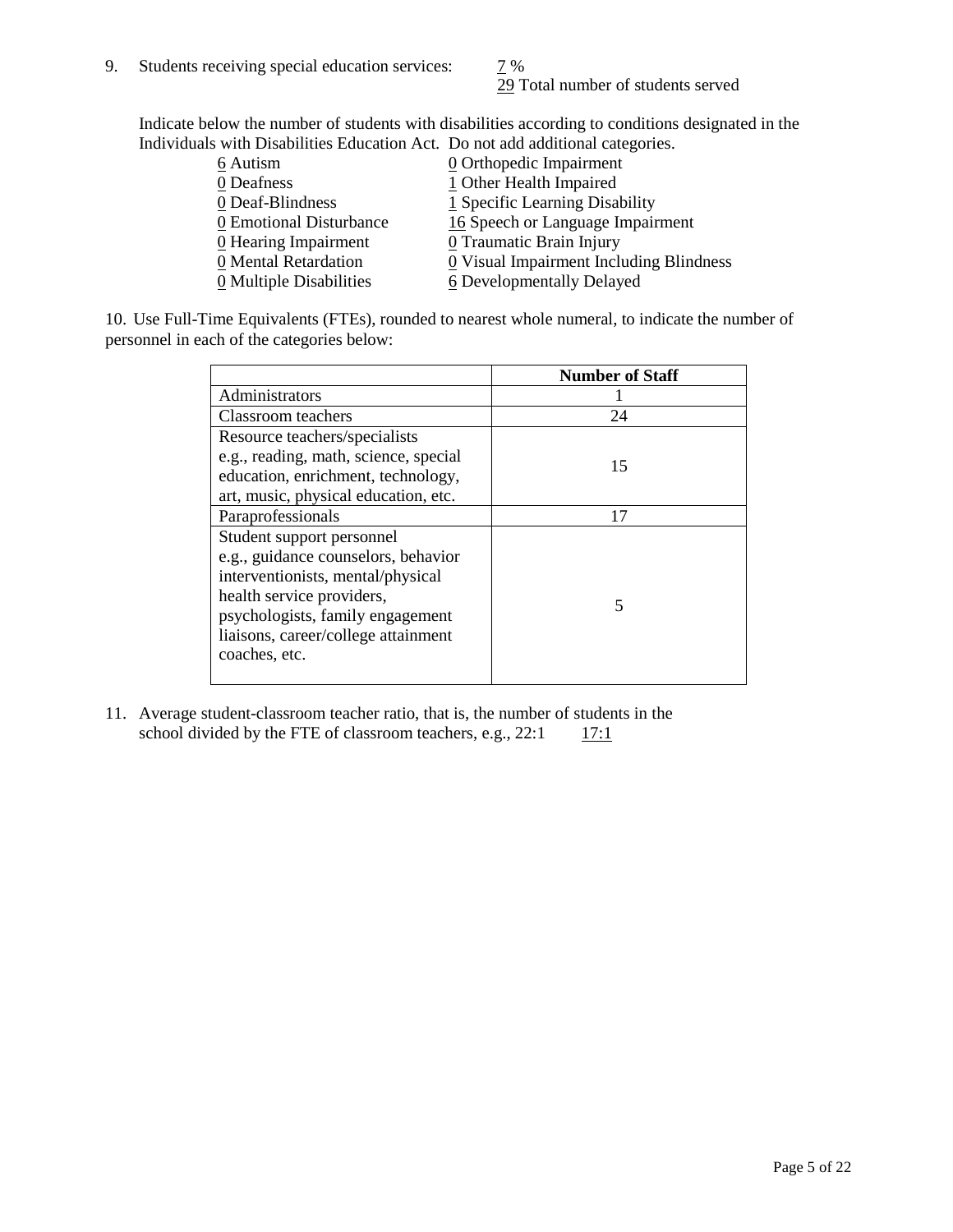12. Show daily student attendance rates. Only high schools need to supply yearly graduation rates.

| <b>Required Information</b> | 2012-2013     | 2011-2012  | 2010-2011 | 2009-2010 | 2008-2009 |
|-----------------------------|---------------|------------|-----------|-----------|-----------|
| Daily student attendance    | 96%           | 96%        | 94%       | 95%       | 95%       |
| High school graduation rate | $\frac{1}{2}$ | $\gamma\%$ | 0%        | 0%        | 0%        |

#### 13. **For schools ending in grade 12 (high schools)**

Show percentages to indicate the post-secondary status of students who graduated in Spring 2013

| <b>Post-Secondary Status</b>                  |       |
|-----------------------------------------------|-------|
| Graduating class size                         |       |
| Enrolled in a 4-year college or university    | $0\%$ |
| Enrolled in a community college               | 0%    |
| Enrolled in career/technical training program | 0%    |
| Found employment                              | 0%    |
| Joined the military or other public service   | $0\%$ |
| )ther                                         | 0%    |

14. Indicate whether your school has previously received a National Blue Ribbon Schools award.  $Yes$  No  $X$ 

If yes, select the year in which your school received the award.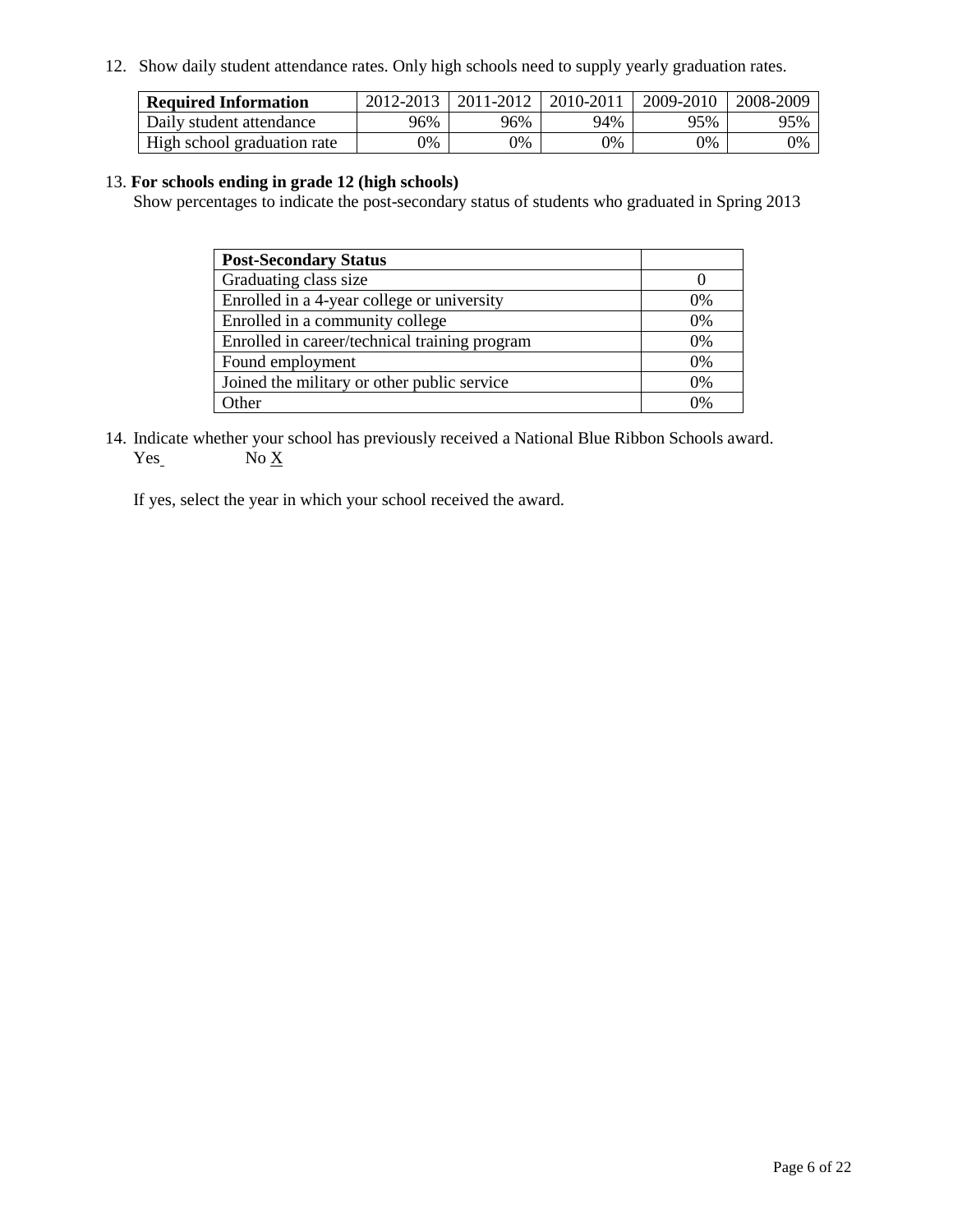# **PART III – SUMMARY**

Centre School in Hampton has the distinction of being the first public school in the state of New Hampshire supported by taxation. Its doors opened on May 31, 1649. Its vision statement at the time read "to teach and instruct all the children of or belonging to our Towne, both mayle and femaile, which are capable of learning to write and read and cast accounts." Roadside historical marker, number 14, stands on the front lawn of Centre School marking the site that for the past 365 years has been dedicated to the instruction of Hampton's children.

It is fitting that Centre School is Hampton's primary school welcoming students into grades preschool, kindergarten, one and two. Currently, the student body is comprised of two preschool classes, seven fullday kindergarten classes, eight first grade classes, and eight second grade classes. Our vision for learners bears some resemblance to that of 1649. However, our present-day vision further defines that we are a community of learners committed to excellence with two consistent overriding goals: to promote a sense of community that values its members of students, parents,and staff. Secondly, we aim to provide an instructional student program that strives for academic excellence. Our responsibility is to provide students with the fundamental tools for learning and to instill behaviors that will become the cornerstones of future learning. This mission requires vigilance to ensure that all students are both acclimated to a school environment and secure in their learning.

Hampton, population 14,979, is located on New Hampshire's seacoast. It is most notable for Hampton Beach, a popular summer tourist destination. Hampton's population surges dramatically during warm weather months. As such, housing needs are met in seasonal rentals, campgrounds, and hotel/motel units. Variable enrollment due to a transient population requires our staff to be sensitive to the needs of an often changing student body.

The town of Hampton has a strong sense of community. For 19 years, Centre School has received the Partners in Education Award. The State of NH bestows this honor upon communities that support their schools through outstanding volunteerism. Our PTA is a vital member of the school community and provides resources to support events such as a first day of school "Boo Hoo Breakfast" which enables parents of kindergarten students to make connections to each other as well as the school staff. Other events such as The Grandparent Tea bring generations together and the well-received springtime ice cream social is enjoyed by students, families, and staff to celebrate an amazing year of learning. Field trips, artists in residence, after school clubs, and activities such as cooking lessons, yoga, and story time during TV free week, and Lego club are examples of other opportunities.

At Centre School, we enhance our curriculum by fostering relationships with local organizations in the town of Hampton. All students learn about fire safety while they interact with firefighters both at the local fire station and at Centre School. Hampton's Historical Society maintains Tuck Memorial Museum, a local historical museum. The Society provides students with the opportunity to bring Hampton history and local literature such as the Ox Cart Man to life. Students visit the museum and characters dressed as early Hampton settlers visit classrooms. One local restaurant enriched our writing curriculum by hosting first graders to a behind the scenes look at a restaurant followed by lunch. Subsequently, students wrote a restaurant review to hone their skills as opinion writers.

Centre School staff epitomizes a professional learning community. Staff is dedicated to student safety and to providing optimal daily learning. The system employed to monitor the path of student learning utilizes an RtI (Response to Intervention) data team. This team meets regularly to review data and to align appropriate support and enrichment opportunities. Working solely with primary age children requires us to be vigilant about students' learning. As such, support services flex as strengths and weaknesses emerge. Rather than remediation, our focus is on prevention to ensure all students meet their individual learning potential.

Instructional staff collaborates during weekly common planning times, monthly grade level meetings, and release time when needed. For example, over the past three years, grade level teachers worked together on the Common Core State Standards for Mathematics. This combined effort resulted in the development of a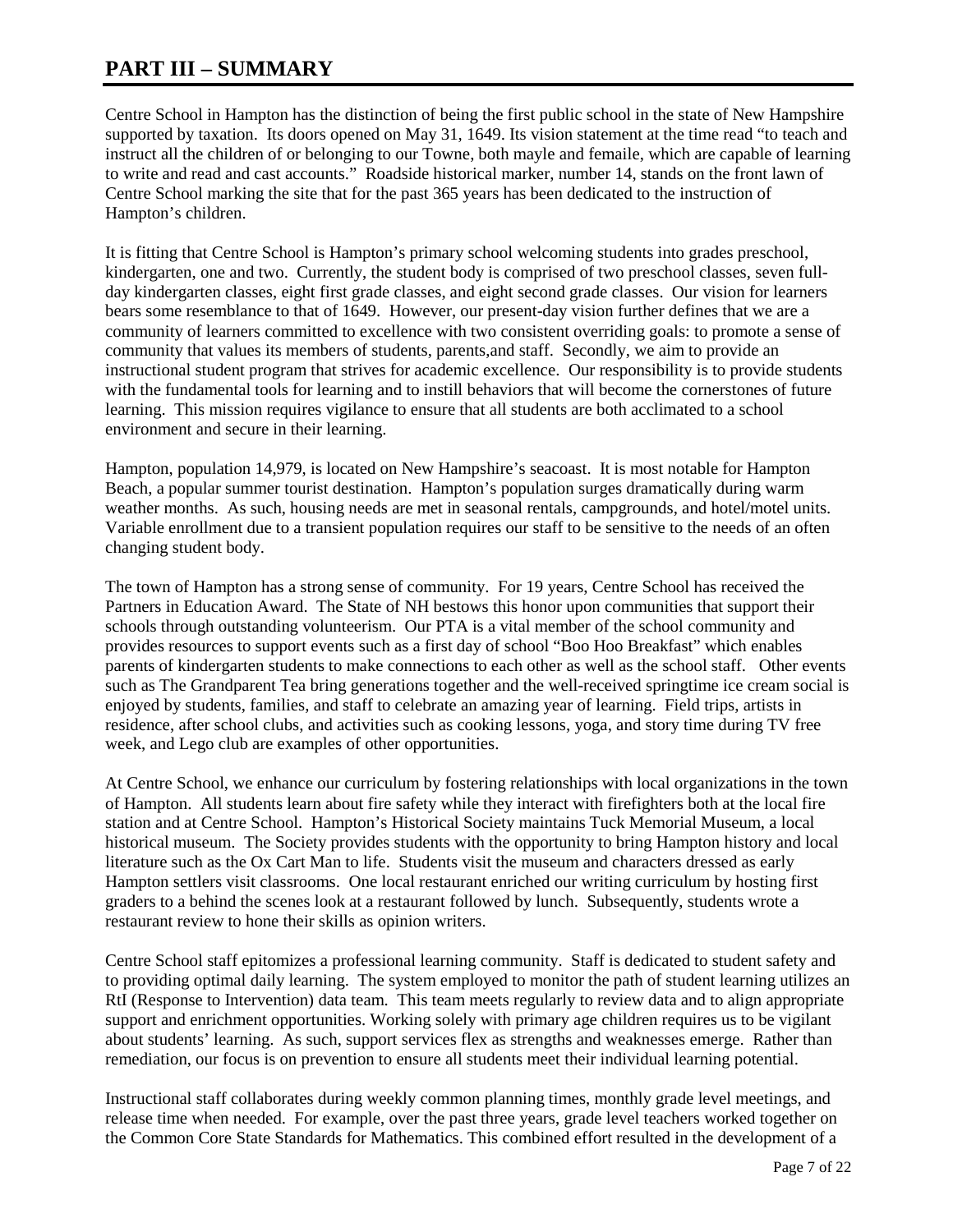defined math curriculum. Then quarterly learning expectations were delineated and aligned with quarterly assessments.

At Centre School, we recognize that educational changes reflect societal needs. Our commitment is to provide every student with a solid educational foundation and the fortitude with which to become a contributing member of our school, our community, and our world.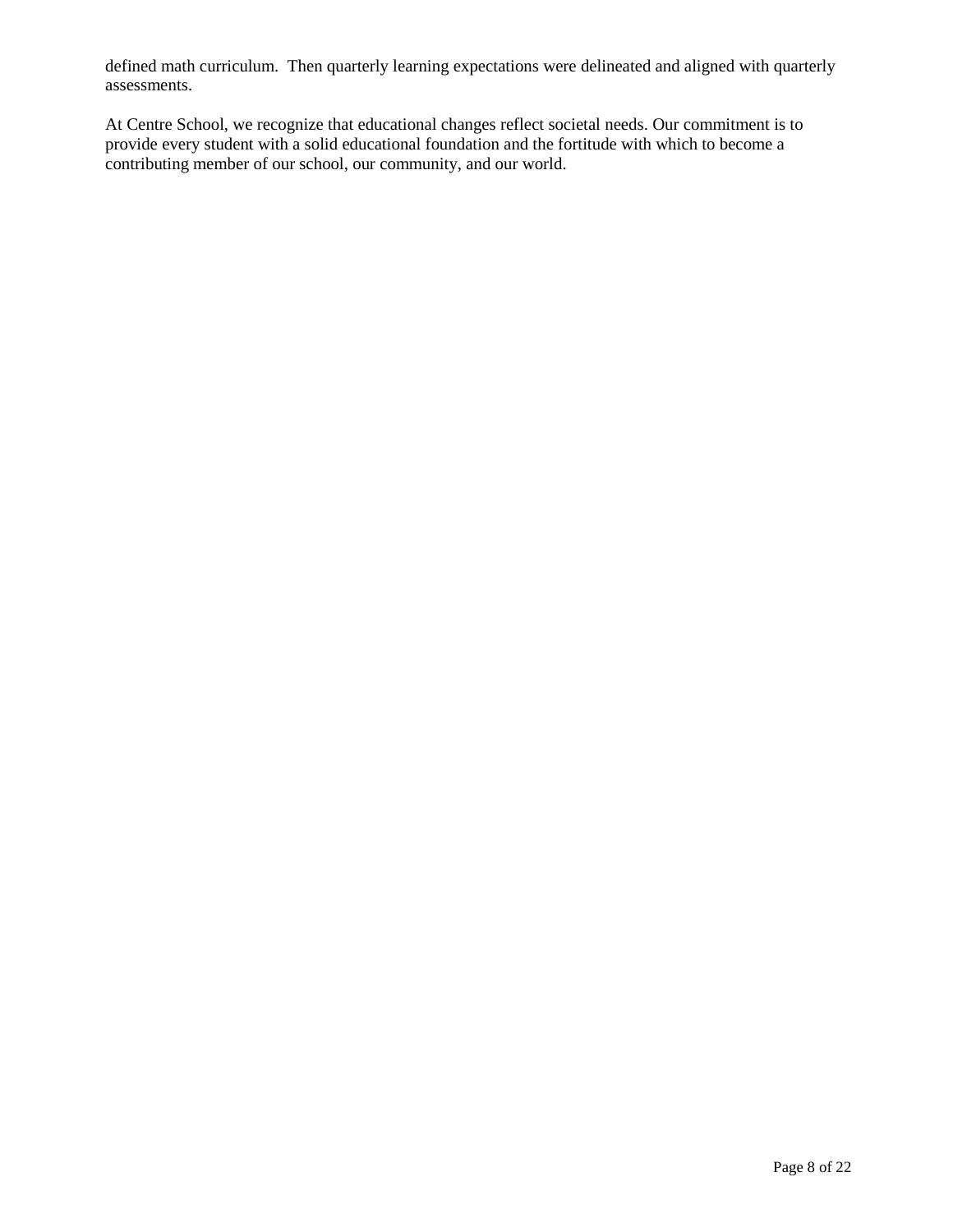#### **1. Assessment Results:**

a) Every October, students in grades 3-8 are assessed in reading and mathematics. The assessment known as the New England Common Assessment Program (NECAP) measures the skills and content that students are expected to master during the previous teaching year based on the State's Grade Level Expectations (GLE). Test results are used for improvement as well as accountability. A school's designation for meeting Adequate Yearly Progress is determined by student groups meeting Growth Annual Measurable Objective. The goal is that students perform in the Proficient with Distinction or the Proficient range. Each year, Centre School met or exceeded the State levels for proficiency.

Additionally, students take part in Measures of Academic Progress through the North West Evaluative Association (NWEA) in reading and mathematics. This assessment is administered each fall, as a data starting point, and again each spring to measure student growth. The NWEA is also administered in January to students receiving support in mathematics or reading to monitor their progress.

A score below the 40th percentile on the NWEA is one indicator that a student may need academic support. Other indicators include curriculum-based local assessments (mathematics quarterly assessments), DIBELS, and DRAs. These are some of the data points used to monitor students' academic growth. Results are also used for determining the need for targeted support or enrichment opportunities.

Assessment data is stored electronically. Teachers record results quarterly noting student's current, discontinued, or added support services such as prevention or enrichment. This data is reviewed frequently by our RtI data team in concert with instructional staff. Plans for appropriate support or enrichment opportunities are recommended.

b) NH students first take the Statewide NECAP assessment in October of third grade. In Hampton, elementary students are housed in three separate buildings. Centre School houses all Hampton public school students in Pre K - grade 2, Marston School houses all Hampton public school students in grades 3-5, and Hampton Academy houses all Hampton public school students grades 6-8. Student performance on the NECAP in the fall of third grade is attributed to Centre School's AYP status as the "Teaching Year" school. Scores of only those students who attended second grade at Centre School are attributed to our AYP data. Each year, our State data is carefully examined for overall strengths and weaknesses. We analyze and use data purposefully.

For example, we noted that some students did not receive full credit for items involving open-ended constructed writing responses both in reading and mathematics. We devoted professional time to examining the sample items and determining what concepts or skills were needed to successfully respond to these items. We strengthened our instructional practices. The following year, students improved their scores on these items.

In mathematics, using NECAP Item Analysis Reports, we observed that about 40% of our students were unsuccessful on the State's items involving equations. We carefully examined our instructional practices and invested in a professional coach. We bought manipulatives, such as scales, for classrooms so that our students would gain a deeper understanding of equality. The result on the NECAP the following year showed 82% of our students were successful with items involving equality.

Our NECAP data provides evidence of meeting our students' needs by an increasing percentage of students performing in the Proficient with Distinction range. In mathematics five years ago, 22% of our students scored in this range. After targeting mathematics for the past three years, an increase to 31% of students scoring in the Proficient with Distinction range is an exciting shift.

On last year's NECAP data, there was an achievement gap of more than 10 percentage points between our Economically Disadvantaged Students (population 26) in mathematics' and reading's Proficient with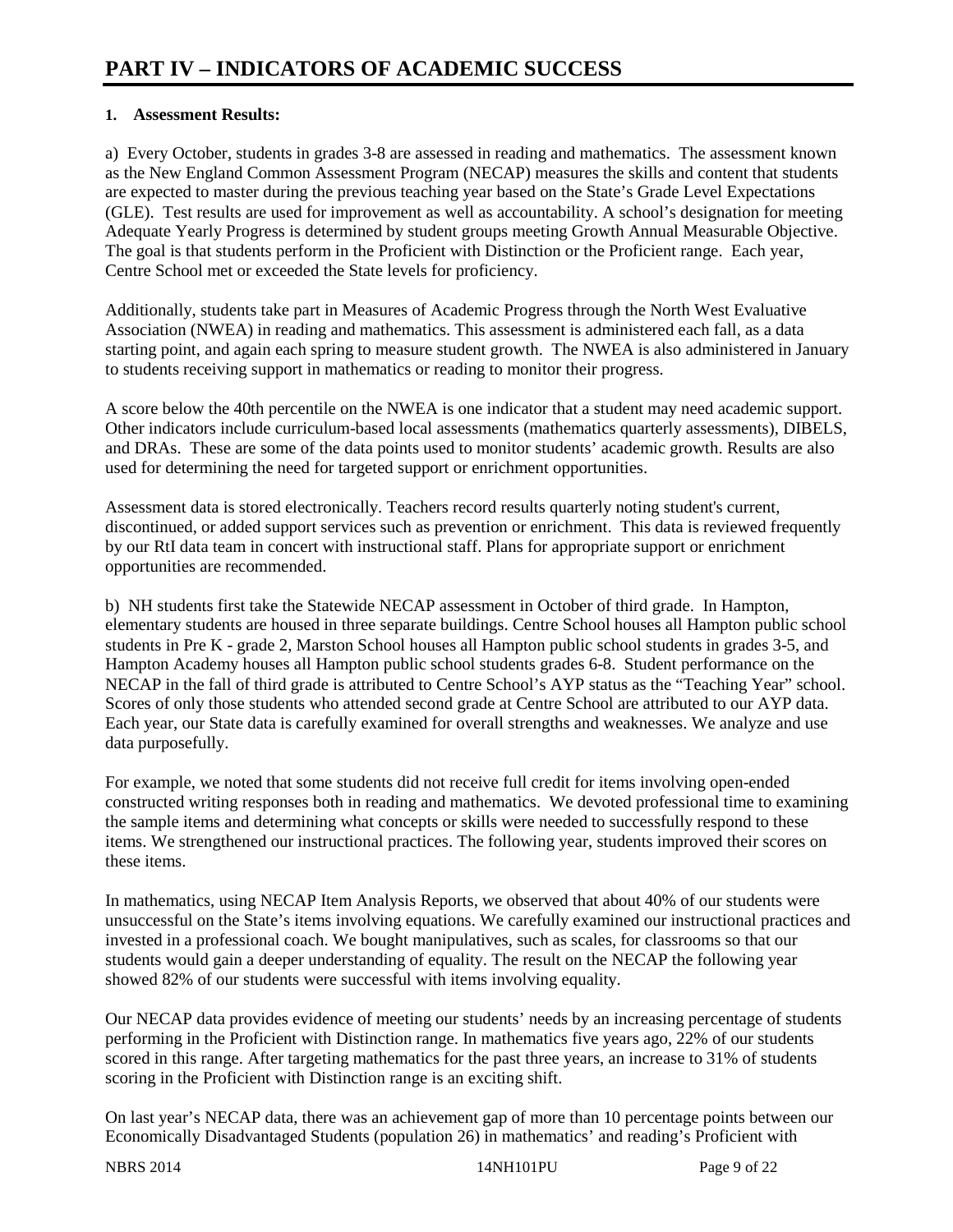Distinction category and that of all students. In addition, there was more than a 10 percentage point gap between Students receiving Special Education (population 16) and all other students in mathematics and reading in the Proficient category. We are committed to a positive trajectory path of progress for all students and are confident we are targeting these subgroups with appropriate support and opportunities to impact growth. For example, in mathematics, we invested in hands on manipulatives so students better understand or "see" mathematics before asking them to work with symbols only. Some students require more time with manipulatives. Our schedules provide this time both in classrooms and in support classes. In reading, we invested in extensive libraries of leveled books so students have multiple opportunities to read at their level. Books are sent home with students to read nightly with their parents. Parents are invited to observe their children during support service time to gain a better understanding of strategies to use at home.

Our local data, the results of assessments given by instructional staff, is our most valuable data. Through professional development and collaboration, teachers ensure that this data is reliable, administered consistently, and understood by instructional stakeholders. This data is used by teachers to determine "next steps" in the learning continuum. It is formative and summative. The data is used to align appropriate services for students both preventative support and enrichment support.

By being mindful of our performance data trends on both State and our local assessments, we target areas requiring attention. Examining curriculum, researching and sharing best instructional practices, and using data in classrooms are examples of areas that were targeted. The result is that we are, as a staff, more intentional in our use of data and this has positively impacted student learning and achievement.

#### **2. Using Assessment Results:**

Our educational priority is student learning and achievement. NECAP data is used to draw conclusions regarding overall strengths and weaknesses and to align professional opportunities to address weaknesses. However, it is local data which is used to frequently monitor student learning and achievement, determine students' extra learning supports, and inform instruction. Our local data provides reliability and consistency because teachers are involved in determining which data is used. Considerable professional development time is spent by staff to ensure that assessments, such as the DRA, are used as indicators for individual or whole class instruction. Consistent administration of an assessment requires professional agreement on objective scoring regarding items such as fluency and comprehension.

Recently, DIBELS was incorporated school-wide as another indicator of strengths and weaknesses of individual reading development. This is administered three times per year to all students kindergarten through grade 2. Last year, we focused on the consistent administration of the assessment. The focus this year is on understanding and using the resulting data for instructional purposes.

During the past three years, the focus was the Common Core State Standards for Mathematics. School wide grade level quarterly mathematics assessments reflect the work of teachers. Each item on the quarterly assessment is aligned to a standard that teachers agree to take to mastery during that quarter. Results are recorded on our local data sheets. Currently, grade levels 1 and 2, soon to include kindergarten, have access to an Item Analysis Report of their quarterly assessments from the NH Performance Plus initiative. Grade level teams review the grade level Item Analysis Reports, brainstorm, and share instructional practices and resources to improve student learning. In addition, teachers and the mathematics support instructor receive their classroom Item Analysis Reports to further target classroom instruction and standards that individual students have yet to master.

Parents are apprised of how Centre School teachers utilize assessments during a fall curriculum night. This takes place in a child's classroom with the classroom teacher presenting the information. The NWEA parent report is sent home with the first and last report cards. Assessment results are available for parents to review during parent teacher conferences after the close of the first quarter. Parents are encouraged to schedule additional conferences, if they have questions or concerns regarding their child's academic performance on any and all assessments.

Information regarding Centre School's performance on the NECAP is disseminated through the local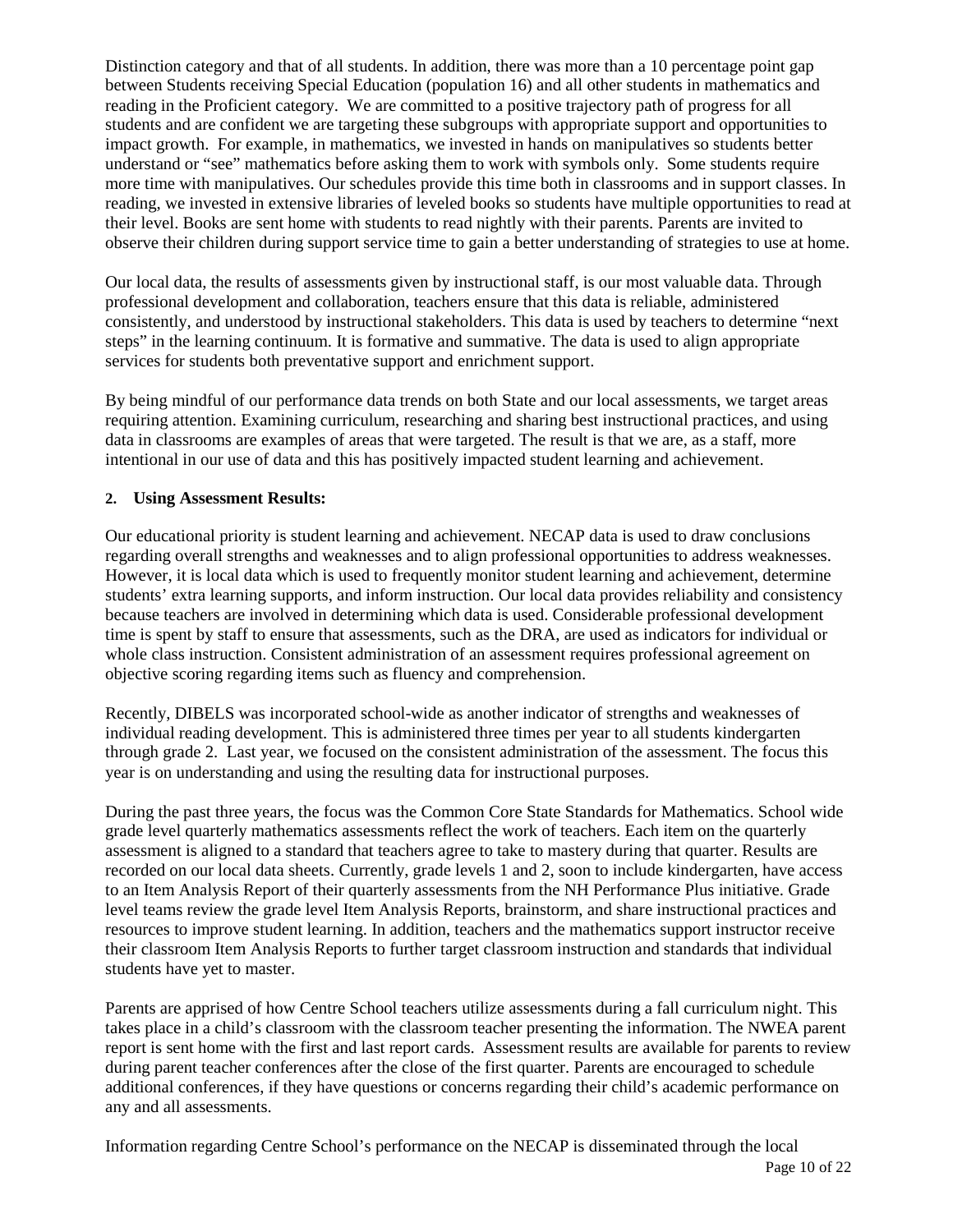newspapers and a televised presentation to the Hampton School Board. Additionally, information regarding curriculum and school performance is published in the Annual School District Report.

## **3. Sharing Lessons Learned:**

Centre School welcomes visitors and is pleased to share information with schools within as well as outside the District. Centre School was one of the first schools in our area to have full- day kindergarten. Other school districts express interest in the process used to research the benefits of a full-day program, the inclusion of parents in the process, and how information was disseminated to the community at large. Centre School is often a site visit for interested school personnel as they explore full-day kindergarten options.

An important link lies between the primary sending school and its receiving elementary school. At the end of each school year, instructional staff collaborates with grade 3 teachers to discuss students' learning status and needs. Centre School communicates and shares any curriculum changes with the receiving school. For example, when we updated the mathematics curriculum to reflect the Common Core State Standards for Mathematics, we shared that work with third grade teachers. Consequently, our math consultant was hired by our receiving school to create a continuity of instruction based on the Common Core State Standards' learning expectations.

Centre School's preschool staff collaborates with staff from area private preschools on an as needed basis to discuss topics such as the identification of students needing a preschool program and effective kindergarten transition strategies. They share educational ideas such as the use of Centre's Take and Talk bags that are sent home with students nightly. These include games, activities, and tips for parents to use at home with their preschooler.

We are one of the first schools in NH to use a NH DOE site called Performance Plus to import our local mathematics assessments and its related data. This began a longitudinal data path for our students. This is exciting work for us and will ultimately replace our more rudimentary local data files. This work refocused our attention on our local data and how it is used to impact student learning and achievement. Several of the teachers who worked on this initiative are sharing their work with other school districts at the request of the NH DOE.

#### **4. Engaging Families and Community:**

Research indicates that parents who are actively involved in their school leads to higher student achievement. It's vital to provide easy access to information about the school day and special school events for parents and guardians whose work hours conflict with the 8am to 3pm school schedule. Many opportunities exist throughout the year for parents to participate as active partners in their child's learning. A few examples include open houses such as a fall Curriculum Night, parent conferences with a focus on curriculum expectations, a spring Celebration of Learning, and Title I Parent Night.

Technology provides multiple opportunities to share information with the community. Our school website, along with individual staff web pages, highlight general information and a plethora of other topics such as homework assignments, links to math and language arts websites, and tips for treating head lice. Electronic newsletters are sent regularly to parents.

The Hampton School District has access to a dedicated full-time local cable channel. Academic programming, concerts, school board meetings, and parenting tips are recorded and continuously aired. For example, the school guidance counselors recorded a program connecting the comprehensive guidance program to student success.

Community outreach combines commitment and builds unique character traits. For the very young children at Centre School teaching philanthropy and selfless acts of kindness is challenging. One example of how we accomplish this is the annual Centre School food drive. Items are gathered and carried by students and staff to the annual Sharing Assembly. This provides an opportunity to see the collective contribution before it is donated to the greater community at large.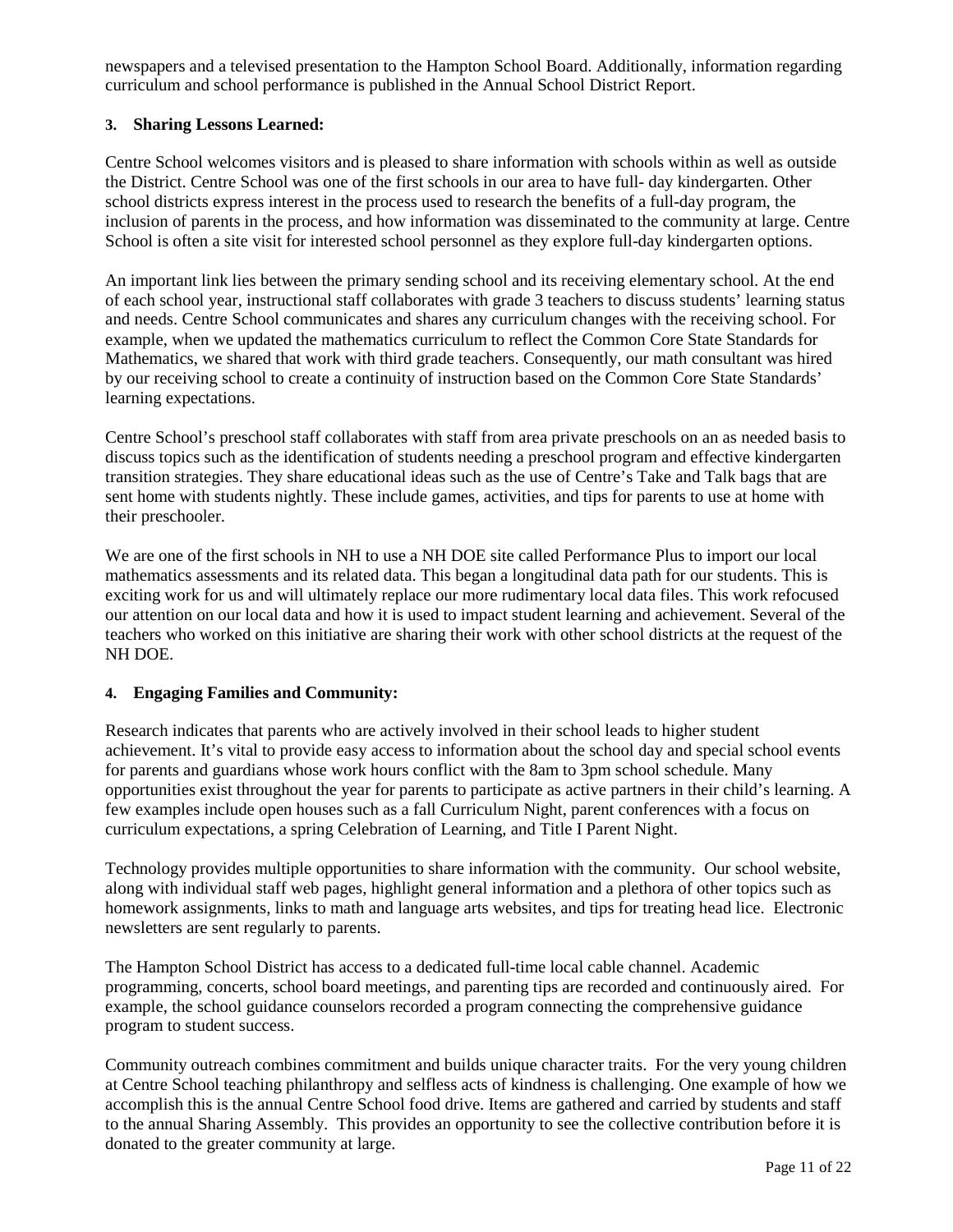The Hampton School District employs a full-time social worker. Responsibilities of the social worker include supporting families in crisis, assisting with basic necessities, and encouraging family involvement in school.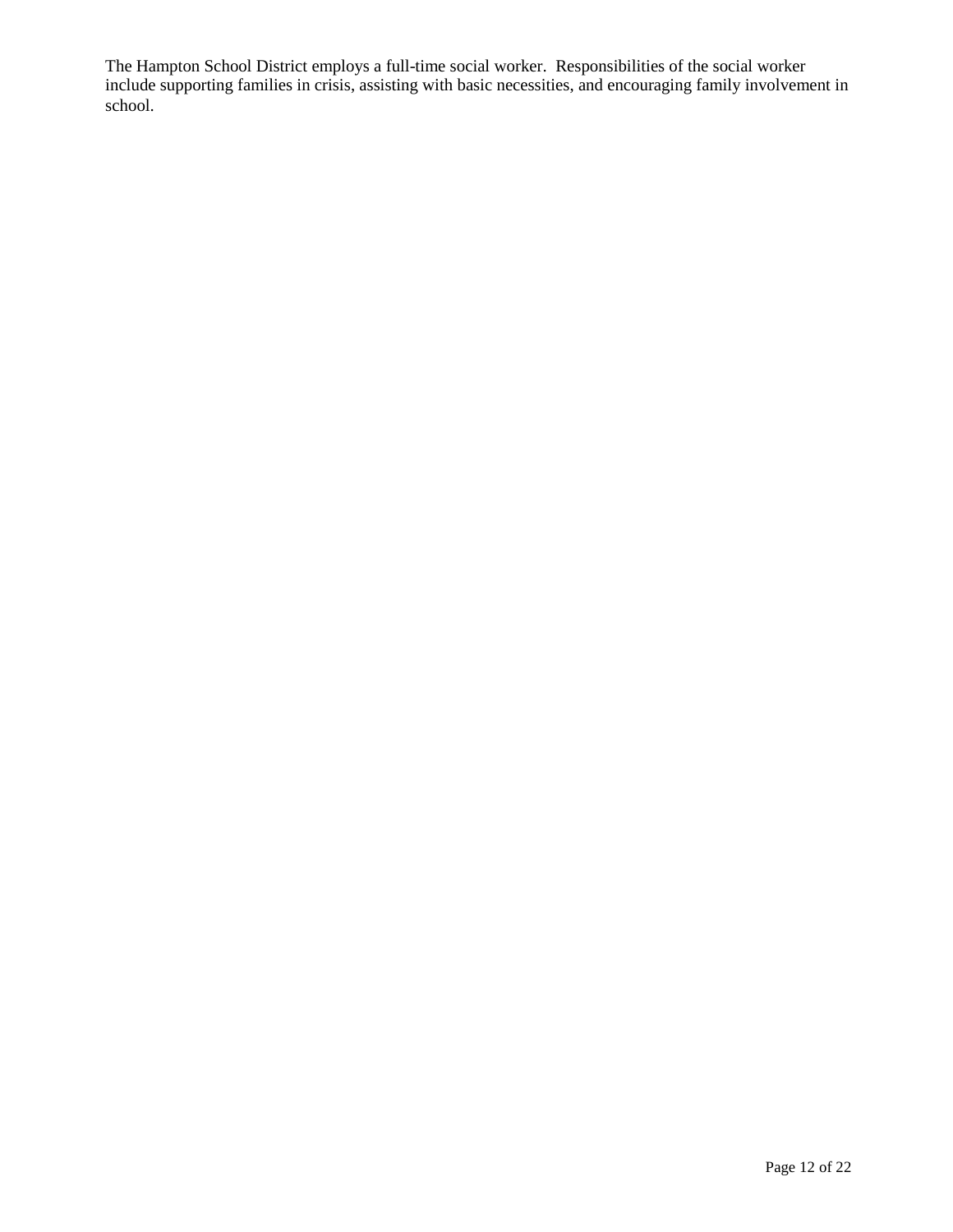## **1. Curriculum:**

Centre School staff welcomed the challenge of aligning its curriculum to the Common Core State Standards. A plan was developed to make necessary changes to our curriculum to meet these rigorous standards. We began with mathematics and more recently worked in the area of language arts. Under the guidance of curriculum consultants, staff worked diligently to develop meaningful curricula, assessments, and reports that reflect these standards. We adopted Revolutionary Schools, a digital curriculum mapping system, to ensure that all standards are successfully implemented across grade levels. Additionally, Performance Plus, a web based tool provided by the NHDOE, is utilized to enter data specific to Centre School and to monitor student achievement through data analysis. This process is ongoing.

In a primary school, language arts and mathematics are the core curricula into which all other disciplines are integrated. For example in science, inquiry-based learning fosters students' search for answers using handson experiences to validate hypotheses. Students learn to support their inquiries based on information acquired from informational literature, mathematics, and technology.

A balanced literacy approach to language arts follows the reading and writing workshop model developed by Lucy Caulkins. Word study is an important program component. Teachers utilize the Fundations program, as well as the Words Their Way Phonics, Vocabulary, and Spelling Program. Students develop reading and writing skills by studying and comparing various genres. They are guided to think deeply about their reading and to develop effective speaking skills to share and support their opinions. The writing curriculum is designed to build writing skills highlighted in the Common Core State Standards specific to narrative, opinion, and information writing. Our writing instruction fosters building of a community of writers by providing students with support, not only from teachers, but also through collaboration with peers.

Formative assessment data are collected using DRA, DIBELS, and NWEA scores, along with local assessments and observations. Grade level teams and Centre School's RtI team analyze this data and form a plan for prevention and enrichment support. Identified students receive up to 30 minutes per day of extra instruction specific to their needs. The RtI team meets regularly to monitor the effectiveness of the support being provided.

Centre School's staff and administration spent countless hours researching and designing a comprehensive math curriculum developed around the Common Core State Standards with an emphasis on reading and writing. Students use manipulatives and literature to build a concrete understanding of math skills. They work collaboratively with peers to share their metacognition both orally and in writing. A significant portion of each grade level's math studies involves word problems that help students relate math to everyday life. Each grade level developed standards-based, formative assessments which are analyzed within grade level teams, and utilized by the RtI team. These assessments, along with the NWEA scores, are used to identify student strengths and weaknesses. Groupings are developed through team analysis of this data. Selected students meet daily during an extra 25 minute block of focused instruction. A 30 minute enrichment opportunity is provided once a week to challenge students who demonstrate high proficiency in math.

The core curriculum is enhanced through art, music, physical education, technology, and media skills. Teachers work collaboratively within grade levels, across grade levels, and with integrated arts specialists to enrich and fully immerse students in the curriculum with the goal of having students view their experiences in integrated arts classes as an extension of their classroom learning. Each day integrated arts specialists spend 45 minutes co-teaching with classroom teachers in the area of language arts. This design is based on our belief that students learn best when their ideas, skills and experiences are reinforced across the disciplines and through grade levels in a connected curriculum.

At Centre School teachers foster a climate that encourages both colleagues and students to be risk takers.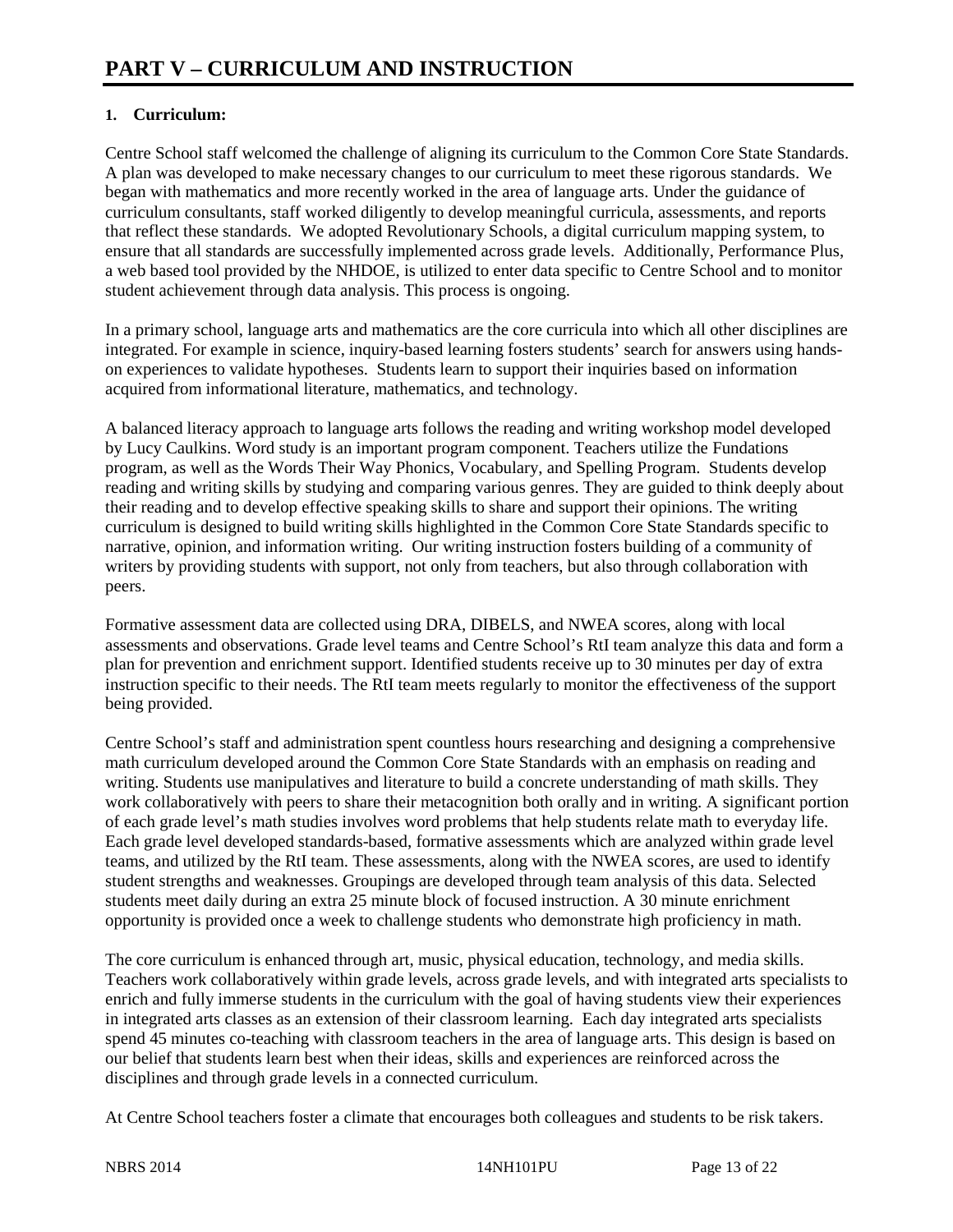We learn from and support one another. We pride ourselves on delivering a curriculum that is rigorous, research based, engaging, and has real-life application.

## **2. Reading/English:**

a. Centre School uses Common Core State Standards to guide instruction in reading, writing, speaking and listening. After extensive research on literacy instruction, visiting other schools in NH that were successfully implementing a balanced literacy program, bringing in consultants to support staff, and investing in related professional development opportunities, we chose the reading and writing workshop model developed by Lucy Calkins as the foundation of our literacy instruction.

Teachers create a literacy-rich environment in their classrooms by providing students with multiple types of literature including traditional texts and digital media at various reading levels to meet individual student needs. Students practice specific reading skills through flexible reading groups. Independent reading time occurs daily allowing students to practice their reading skills using "just right" books which are of interest to them. This independent reading time allows for teachers to conference individually with students. Teachers have access to an extensive, school-wide leveled library which enhances classroom resources.

Students are exposed to a variety of reading genres and are expected to make connections and comparisons between these texts. An emphasis is placed on "close reading" where students determine the explicit meaning of a text to make logical inferences. Book groups provide students with the opportunity to develop speaking and listening skills by supporting their opinion using specific evidence in the text. As part of our balanced literacy instruction, students are given many opportunities to write for a variety of purposes, including reading response writing.

Assessment data is collected regularly throughout the year using DIBELS, NWEA, and DRA to monitor student progress. Instructional staff uses these formative assessments to target their teaching. This data is also used to identify both student support and enrichment needs. We use Fundations and the Words Their Way program to provide consistent, systematic word study instruction. Both the Wilson Reading and Fountas and Pinnell Leveled Literacy Intervention programs are used for students who need additional support provided by special education and Title I staff.

We use developmentally appropriate materials and instruction to build student confidence and enthusiasm for reading. By providing students with opportunities to explore their interests through literature, we are fostering a community of life-long readers.

#### **3. Mathematics:**

During the 2010-2011 school year, Centre School staff began a significant shift in its mathematics curriculum from the Everyday Mathematics program to a curriculum guided by the learning expectations of the Common Core State Standards for Mathematics. After analyzing longitudinal performance data on grade 3 fall NECAP (teaching year grade 2 data), it was apparent that student performance was flat-lining especially in the Proficient with Distinction level. Taking into account the shift in NH to the Common Core State Standards in Mathematics, we began a three year focus on mathematics. Grade 2 teachers worked together in the first year followed by grade 1 teachers in the second year, and kindergarten teachers in the final year. What resulted from this grass roots effort was that our teachers acquired a deep understanding of the mathematics learning expectations based on the Common Core State Standards. Part of the process involved parsing the learning and depth of that learning into school quarters. Teachers worked together on best instructional practices and resources and developed quarterly assessments aligned with the standards. Both a mathematics consultant and a curriculum coordinator worked with instructional staff.

Instruction focuses equally on mathematical understanding and procedural skills. To develop mathematical understanding, considerable resources and time are invested in using manipulatives to develop strong foundations which lead to a greater depth of knowledge. For example, kindergarten students use Base Ten materials for numerals up to 19, then in first grade up to 99, and in second grade up to 999. In second grade, the expectation is that students write numerals up to 1000 using number names and expanded form. Grade 2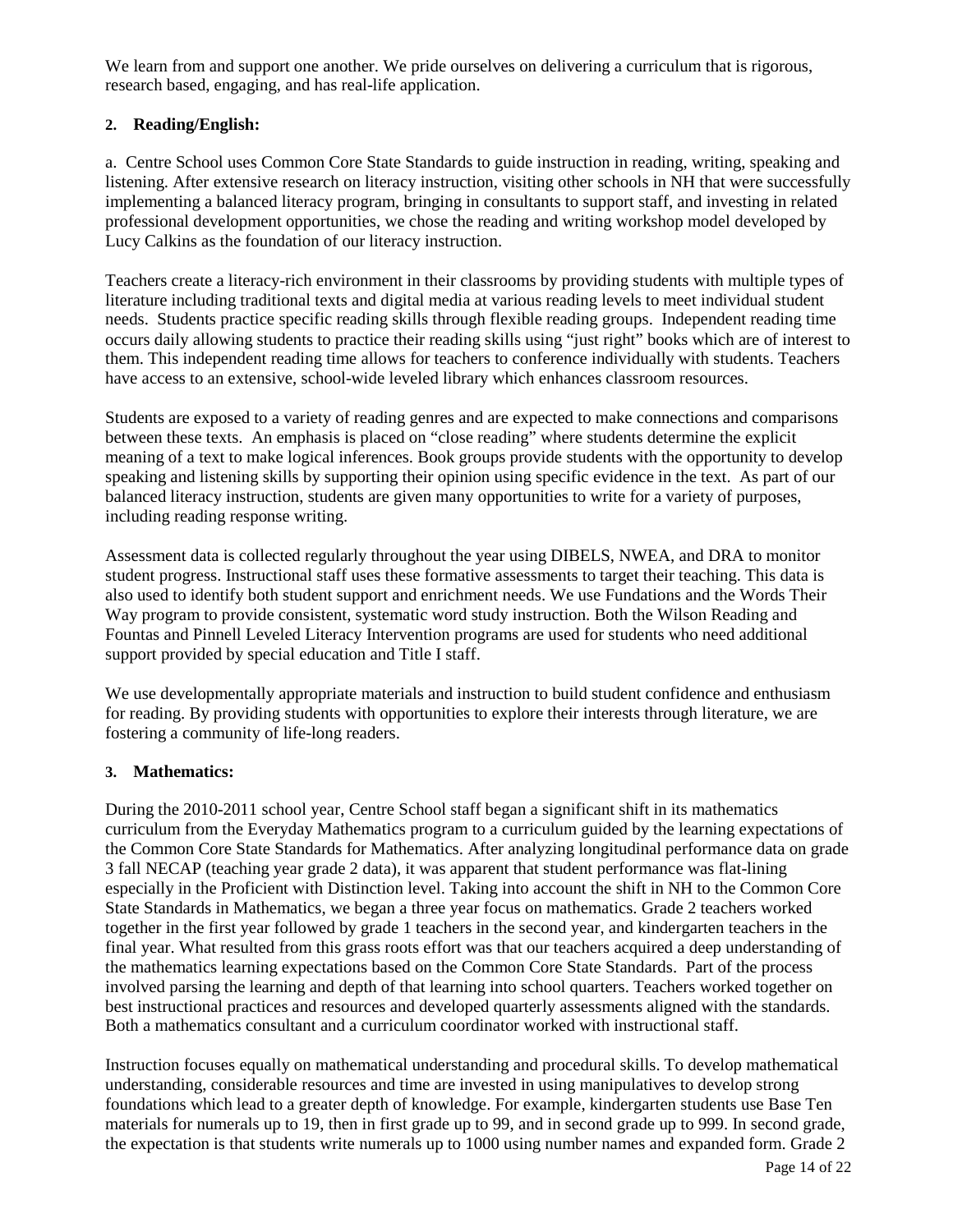students are successful due to the sequential learning foundation realized from year to year. Base Ten materials also enable our students to "see" addition and subtraction before using only abstract number symbols.

Teachers use formative assessments and ask students to justify answers daily. A local quarterly assessment aligned to the learning and standards provide important information for individual students' "next steps." Results of assessment data might indicate the need for support or discontinuance of math support or enrichment support. Flexible grouping is based on student needs. Instruction for both support and enrichment is targeted to student needs and aligned to standards. Item analysis of quarterly assessments guide teachers' "next steps" for whole class and small group instruction.

#### **4. Additional Curriculum Area:**

Centre School Visual Art and Music Education courses are offered weekly to students preschool through second grade. Lessons are built upon national standards and the NH K-12 Curriculum Framework for the Arts. Students become immersed in opportunities combining the Common Core with visual and performing arts through a variety of lenses: Responsive Classroom, Olweus anti-bullying program, RtI, differentiated instruction, and multiple intelligences. Integrating art and music into classroom learning is an essential connection for young learners.

Beginning at the age of three, preschool students benefit from the educational opportunities afforded them through the disciplines of art and music. Students are exposed to the foundational values and routines of interacting with teachers outside the preschool classroom. Working with the youngest students is an opportunity to instill a deeper foundation, cultivating cross-curricular learning, growth, mastery, comprehension, and expression over the course of at least three years thereby strengthening critical thinking skill sets.

During music education courses, students experience lessons in musical theory concepts, rhythmic awareness, melodic development, music history, and music appreciation. Through several different artistic modalities, students demonstrate growth measured by teacher observations as well as formative and summative assessments. The integration of technology into the music education program allows students to self-evaluate their growth in musical skills. Throughout the year, they review their success in small group, large group, or individual performances. The goal of this particular program is to develop basic musical skills allowing students to achieve both in the Common Core curriculum areas, future musical opportunities, and most importantly to develop an interest in music as a form of art. Preschool students have the opportunity to develop their vocabulary and their expressive language skills in a program which directly relates to their individual learning goals. In kindergarten and first grade, the primary focus is on fluency and developing reading skills while working on lyrics. Second grade students connect their classroom writing practices to musical compositions based upon rhythmic notation, melodies which encourage self-expression, and harmonic development.

Visual art lessons are cumulative and build skills emphasizing previously mastered elements, individual schema, and personal preference. Common Core standards are embedded in curricular content and personified through deliberate learning opportunities. Students anticipate these connections in and out of the art room. Instructional outcomes support the development of ongoing higher order and critical thinking skills. The program fosters a sense of pride and accomplishment in individuality, stressing process rather than end product. Evaluative modes are multi-layered as students are assessed throughout the course of each lesson discussion to studio work, peer interaction, self-critique, and resulting media-based evidence.

Artist study makes cross-curricular connections between art and the Common Core. This course of study capitalizes on the artist as a person and is based on the presentation of biographical, geographical, and cultural information to create a more real-person connection between the artist and student through active learning. Students locate an artist's hometown on maps, listen to music from the artist's time period, and practice simple greetings and phrases from a foreign artist's native tongue. This furthers the student's multiple intelligences based on personal connections. Students examine artifact baskets filled with tangible and symbolic items relating to each artist. Adding technology to differentiate, students explore artist and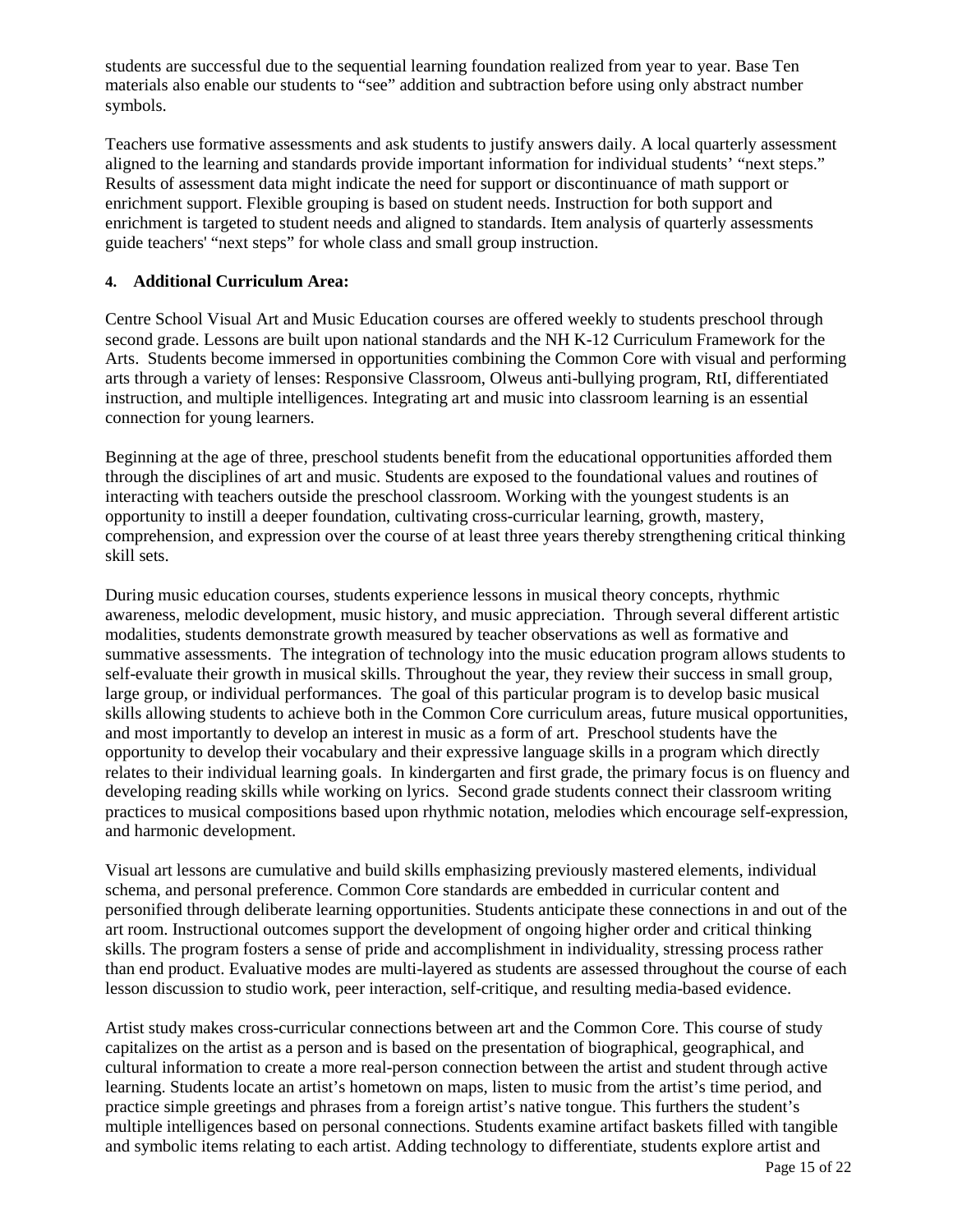museum websites with iPads to experience virtual tours of exhibitions. Artist Study,(www.wix.com/kabdesign/artist-study), a website developed at Centre School, serves as a homeschool connection. Students write and illustrate biographical pages based on their new knowledge. The culminating event of the quarter-long study is to "become the artist." Throughout each phase of the lesson, students refer to written and visual rubrics to measure their work.

Visual and performing arts instruction overlap throughout the year and culminate in collaborative events. Students demonstrate their individual comprehension, strengths, innovation, and perspective through community events, performances, and exhibits including after school programs. Over 100 students are involved in the after school art and music programs. The goal is to instill life-long awareness and involvement in music and art. Involvement promotes students to envision innovative and multi-faceted responses to problems or opportunities as future contributors in an ever-changing world.

#### **5. Instructional Methods:**

Centre School staff supports and challenges students to achieve their full learning potential. Parents entrust us daily to provide their children with exemplar learning opportunities. To do this, a collaborative, problemsolving approach is used to implement quality curricula and instructional practices. Students, staff, and parents are equally important parts of a community dedicated to academic excellence.

Strategic planning for consistent student success is present at every grade level. Beginning in kindergarten and continuing through first grade, students are taught Fundations, (a phonological awareness, phonemic awareness, phonics, and spelling program). In reading, in addition to whole class instruction, instruction includes flexible small guided reading groups targeting the diverse needs of students. The goal is to build reader proficiency via a learning continuum using a gradient of challenging reading material. For students needing "more" daily reading instruction, a 30 minute additional pull-out Guided Reading Class is available. The RtI team identifies students needing additional daily instruction. The classroom teacher and guided reading teacher collaborate weekly. Parents are invited to observe lessons in order to assist their children with books sent home nightly.

Students participate in the DIBELS progress-monitoring assessments three times per year. Teachers administer the DRA, quarterly, to evidence reading growth and target areas needing instructional focus. NWEA is given to students in the fall and spring in reading and mathematics to show yearly growth. These are some of the data points used by the RtI team to monitor student progress and to direct support or enrichment opportunities.

Teachers meet in grade level teams with reading specialists, Title I teachers, and the math interventionist to analyze and manage data and to provide peer coaching and instruction. Additionally, quarterly math and reading assessments in grades 1 and 2 are reviewed. Flexible enrichment groups based on the Common Core standards are established and modified as needed. In enrichment groups, students are supported to shift their learning from a skill level to an application level.

At Centre School, we are proud of our ability to differentiate instruction with a preventative rather than a remedial approach by providing myriad levels of support. With the expertise of two reading specialists, three Title I teachers, and a math interventionist, we are not only able to meet the varied learning needs of students but also provide instructional support and assistance with instructional practices. The staff's commitment to student learning and achievement is paramount at Centre School.

#### **6. Professional Development:**

With Title II funds and the financial support of the Hampton School District, Centre School's philosophy regarding professional development continues to thrive with a shared leadership model, using the expertise of both outside consultants and school teacher leaders. Professional development is focused on the implementation of Common Core State Standards and is based on a gradual release model.

Centre School began training staff in Responsive Classroom in 2000. This approach blends high academic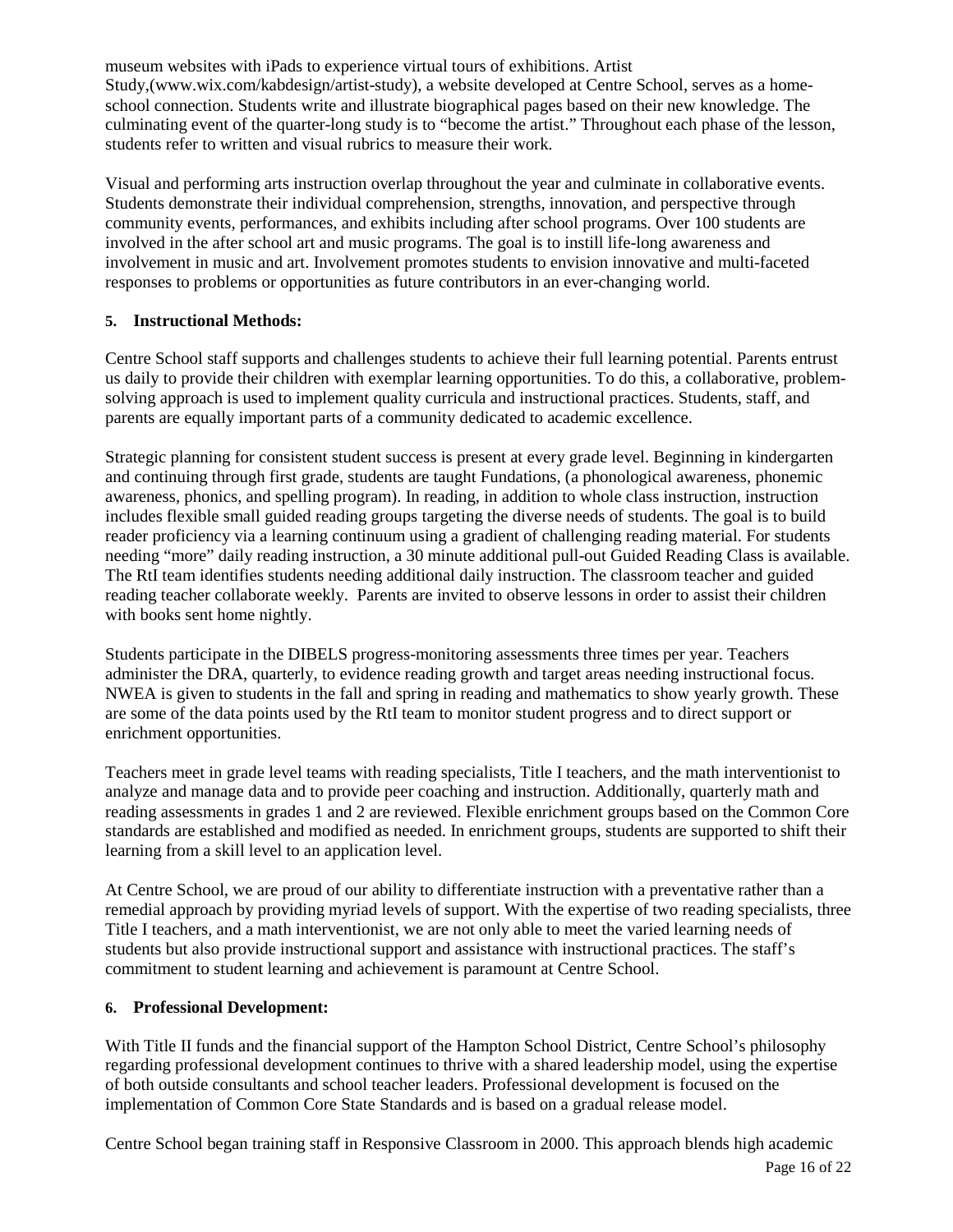expectations with social/behavioral goals creating an effective and well managed learning environment. Longitudinal research conducted by the University of Virginia shows a positive correlation between Responsive Classroom strategies and increased academic success. In 2006, Centre School committed to training a staff member to provide ongoing instruction to peers.

In 2009, in an effort to improve our language arts curriculum, Centre School contracted with Tufts University's Teacher Learning Alliance to adopt the reading and writing workshop model for literacy. Through interest surveys, teachers chose specific target areas which included all components of balanced literacy to focus on improving instruction. All students show consistent growth in the areas of reading and writing as demonstrated through DRAs, DIBELs, NWEAs, and writing assessments. This initiative continues to be a part of our professional development.

Beginning in 2010, Centre School reviewed its math curriculum with Callahan Associates to align math content with Common Core Standards. Teachers received training to develop a deeper understanding of the Common Core State Standards which enabled them to employ effective teaching strategies to meet these standards. This work resulted in significant improvement in local, state, and national assessments.

In 2012, Centre School became the first primary school in NH to adopt the Olweus Bullying Prevention Program. This program included a train the trainer model creating additional opportunities for teacher leadership in the program's implementation.

Technology training is continuously evolving at Centre School and is embedded in all instructional areas. Teachers have multiple opportunities for training with a variety of technology tools including how to effectively implement them in classroom instruction. Teachers are trained to use technology to organize and interpret student data that will identify student needs and inform instruction.

Teachers are provided with a comprehensive professional development plan within the school. Administrators encourage teachers to seek additional outside professional development opportunities that align with Centre School and District goals.

#### **7. School Leadership**

The education leader, the building principal, promotes the learning and growth of all students and the success of all staff by cultivating a shared vision that makes powerful teaching and learning the central focus of schooling. The principal believes that in order for a school community to be successful and to continually grow, leadership must be a shared responsibility.

Centre school is a community of learners, both children and adults. This community celebrates the uniqueness of each individual. It nurtures the expression of individual talents and the understanding of the role and responsibilities of each individual in the family and in the local community. Professionals, parents, children, and community members working together, create an environment that promotes a positive selfimage, a willingness to take risks, and an ability to communicate effectively. These are all essential ingredients for success in learning and in life.

Working in partnership, the principal, staff, and parents model and teach respect for individual differences, constructive problem solving, and community service and citizenship. As learners in this environment, children develop confidence and curiosity, a solid foundation of knowledge and skills, critical and creative thinking abilities, and an enduring life-long joy in learning. As successful learners in this environment, children are inspired to set goals and take risks, learn from mistakes, and persevere toward excellence and independence in learning.

Improving student performance is one of the main focuses of the staff. Grade level teams work together to create content instructional maps aligned to the Common Core State Standards, formative and summative assessments, and a new and improved reporting system. At each grade level there are teacher leaders that help guide this professional learning community.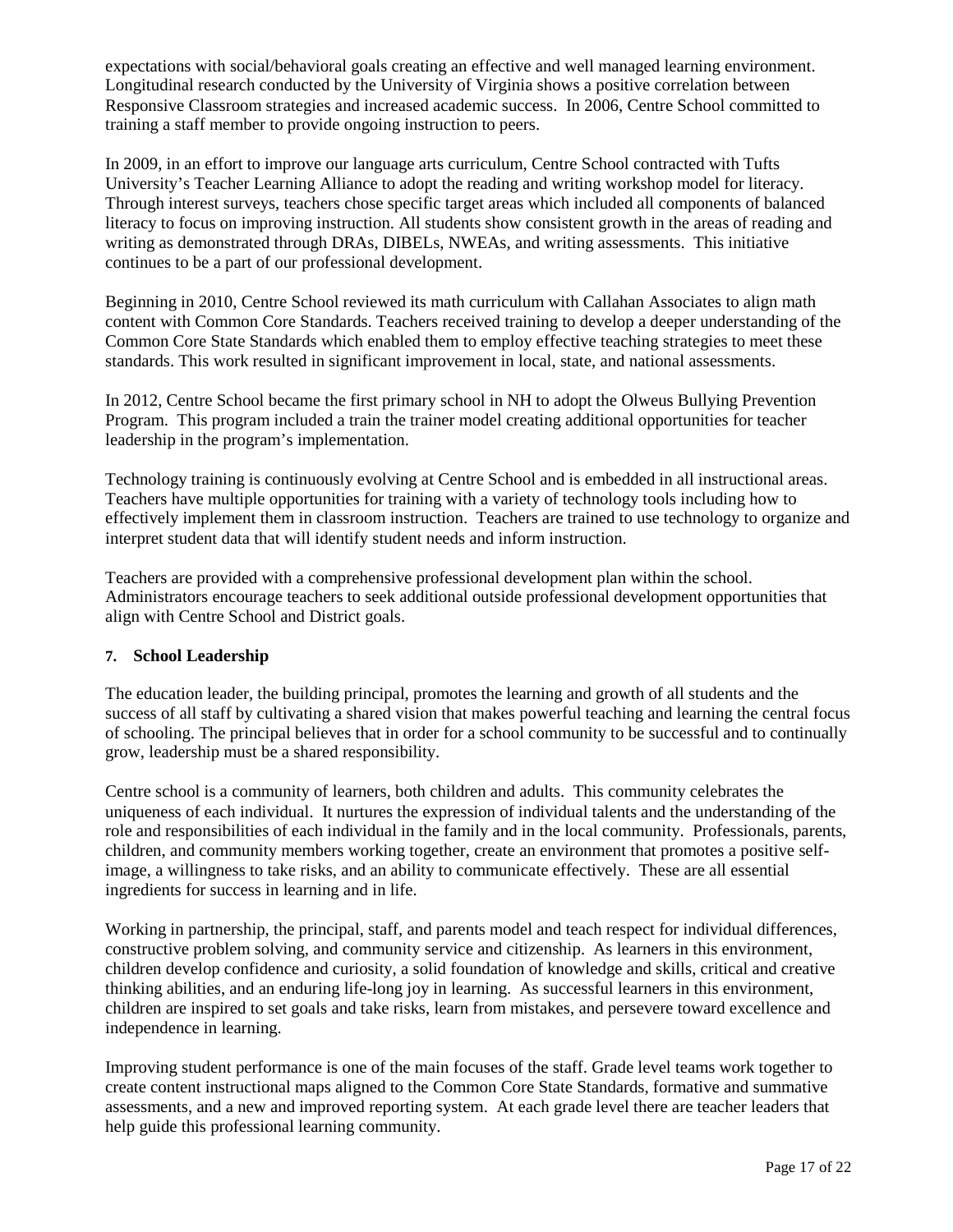The use of data to drive instruction is also a primary leadership component. The RtI team at Centre School is made up of several teacher leaders. It is during these monthly student data collection review meetings that true leadership is evident. The goal is that students must receive instruction at their own level to ensure success and growth and it is this team's responsibility to make sure this happens.

The primary leadership philosophy at Centre School is together, we can make a fulfilling, productive, positive place for everyone!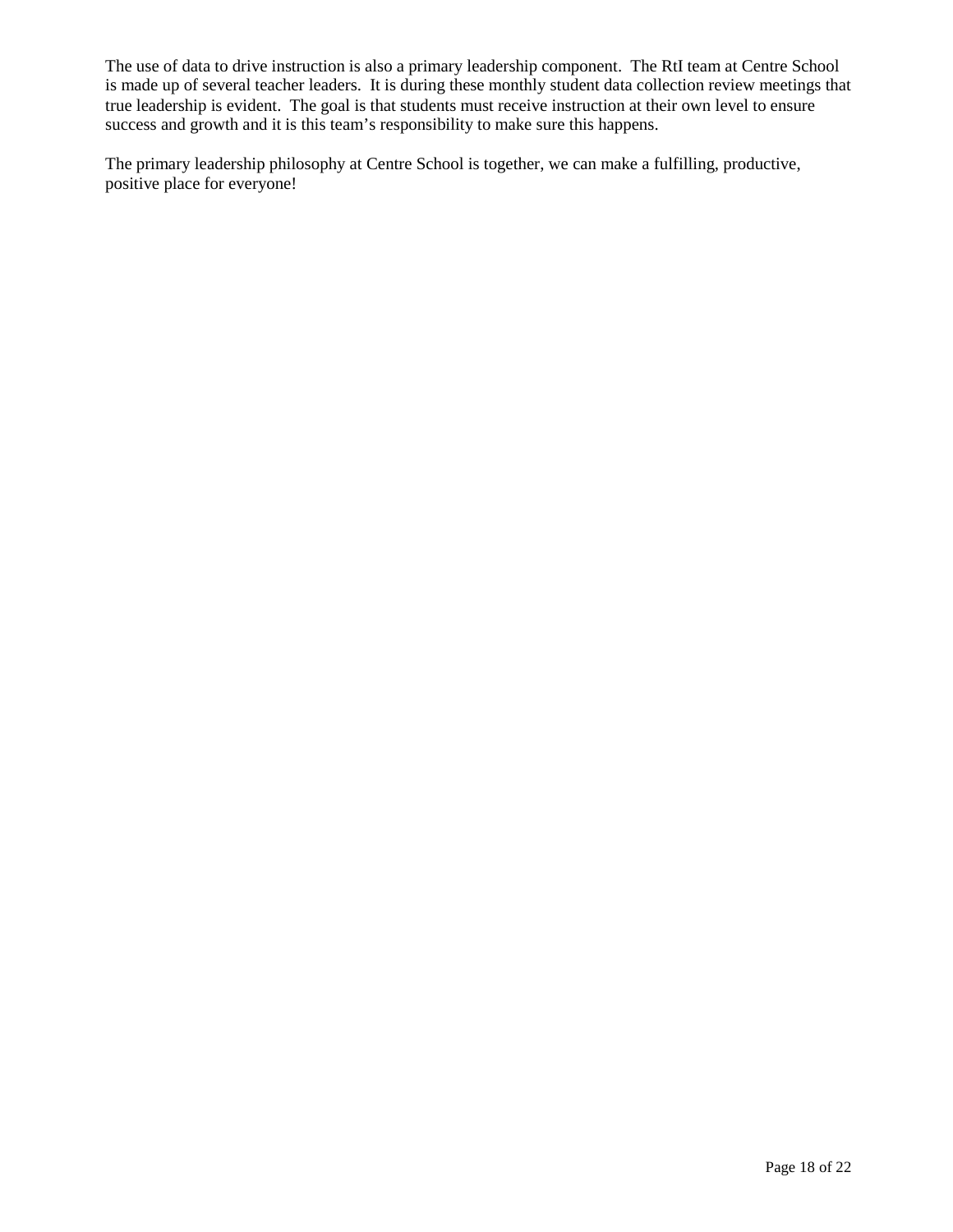## **STATE CRITERION--REFERENCED TESTS**

**Subject:** <u>Math</u> **Test:** <u>NECAP</u><br> **All Students Tested/Grade:** <u>3</u> **Contract Contract Contract Contract Contract Contract Contract Contract Contract Contract Contract Contract Contract Contract Contract Contract Contract Publisher:** 

# **Edition/Publication Year: 2013**

| School Year                                | 2012-2013      | 2011-2012        | 2010-2011      | 2009-2010        | 2008-2009      |
|--------------------------------------------|----------------|------------------|----------------|------------------|----------------|
| Testing month                              | Oct            | Oct              | Oct            | Oct              | Oct            |
| <b>SCHOOL SCORES*</b>                      |                |                  |                |                  |                |
| Proficient; Proficient with                | 86             | 81               | 80             | 83               | 73             |
| Distinction                                |                |                  |                |                  |                |
| Proficient with Distinction                | 31             | 29               | 25             | 22               | 28             |
| Number of students tested                  | 140            | 140              | 107            | 126              | 123            |
| Percent of total students tested           | 100            | 100              | 100            | 100              | 100            |
| Number of students tested with             | $\overline{0}$ | $\overline{0}$   | $\overline{0}$ | $\overline{0}$   | $\overline{0}$ |
| alternative assessment                     |                |                  |                |                  |                |
| $\frac{9}{6}$ of students tested with      | $\overline{0}$ | $\boldsymbol{0}$ | $\overline{0}$ | $\boldsymbol{0}$ | $\theta$       |
| alternative assessment                     |                |                  |                |                  |                |
| <b>SUBGROUP SCORES</b>                     |                |                  |                |                  |                |
| 1. Free and Reduced-Price                  |                |                  |                |                  |                |
| Meals/Socio-Economic/                      |                |                  |                |                  |                |
| <b>Disadvantaged Students</b>              |                |                  |                |                  |                |
| Proficient; Proficient with                | 81             | 70               | 62             | 75               | 68             |
| Distinction                                |                |                  |                |                  |                |
| Proficient with Distinction                | 12             | 8                | 6              | $\overline{0}$   | 26             |
| Number of students tested                  | 26             | 26               | 16             | 16               | 19             |
| 2. Students receiving Special              |                |                  |                |                  |                |
| <b>Education</b>                           |                |                  |                |                  |                |
| Proficient; Proficient with                | 63             | 45               | 38             | 50               | 27             |
| Distinction                                |                |                  |                |                  |                |
| Proficient with Distinction                | 13             | $\overline{0}$   | $\mathbf{0}$   | $\overline{8}$   | 18             |
| Number of students tested                  | 16             | 11               | 13             | 12               | 11             |
| 3. English Language Learner                |                |                  |                |                  |                |
| <b>Students</b>                            |                |                  |                |                  |                |
| Proficient; Proficient with                |                |                  |                |                  |                |
| Distinction<br>Proficient with Distinction |                |                  |                |                  |                |
|                                            |                |                  |                |                  |                |
| Number of students tested                  | $\mathbf{1}$   | 1                | $\mathbf{0}$   | $\overline{4}$   | 1              |
| 4. Hispanic or Latino<br><b>Students</b>   |                |                  |                |                  |                |
| Proficient; Proficient with                |                |                  |                |                  |                |
| Distinction                                |                |                  |                |                  |                |
| Proficient with Distinction                |                |                  |                |                  |                |
| Number of students tested                  | 6              | $\overline{4}$   | $\mathbf{1}$   | 5                | 3              |
| 5. African-American                        |                |                  |                |                  |                |
| <b>Students</b>                            |                |                  |                |                  |                |
| Proficient; Proficient with                |                |                  |                |                  |                |
| Distinction                                |                |                  |                |                  |                |
| Proficient with Distinction                |                |                  |                |                  |                |
| Number of students tested                  | $\mathbf{1}$   | $\boldsymbol{0}$ | $\mathbf{1}$   | $\overline{0}$   | $\overline{0}$ |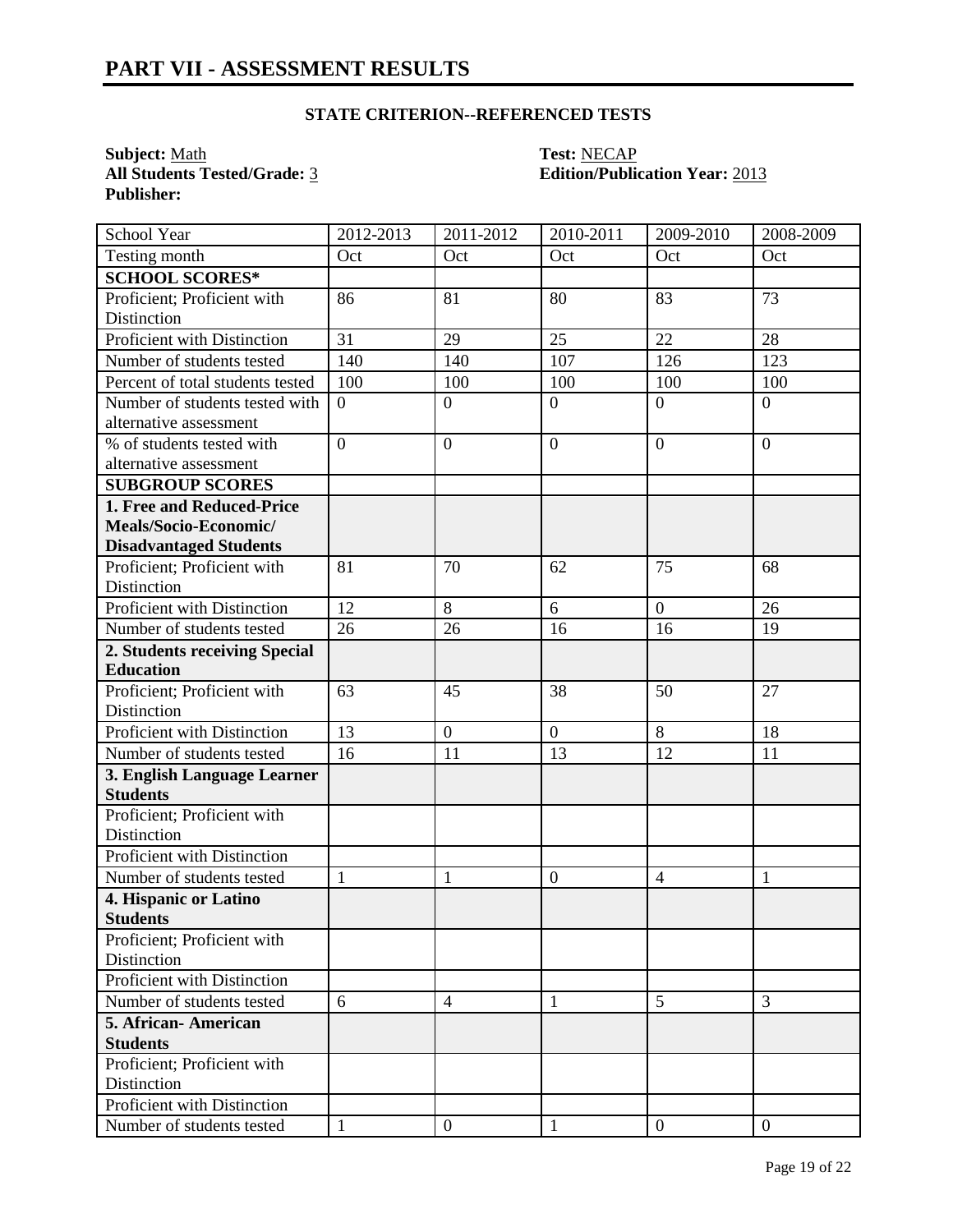| <b>6. Asian Students</b>                   |                |                |                |                |                  |
|--------------------------------------------|----------------|----------------|----------------|----------------|------------------|
| Proficient; Proficient with                |                |                |                |                |                  |
| Distinction                                |                |                |                |                |                  |
| Proficient with Distinction                |                |                |                |                |                  |
| Number of students tested                  | 5              | $\overline{4}$ | $\overline{4}$ | 3              | $\boldsymbol{0}$ |
| 7. American Indian or                      |                |                |                |                |                  |
| <b>Alaska Native Students</b>              |                |                |                |                |                  |
| Proficient; Proficient with                |                |                |                |                |                  |
| Distinction                                |                |                |                |                |                  |
| Proficient with Distinction                |                |                |                |                |                  |
| Number of students tested                  | $\mathbf{1}$   | $\mathbf{0}$   | $\overline{0}$ | $\overline{2}$ | 1                |
| 8. Native Hawaiian or other                |                |                |                |                |                  |
| <b>Pacific Islander Students</b>           |                |                |                |                |                  |
| Proficient; Proficient with                |                |                |                |                |                  |
| Distinction                                |                |                |                |                |                  |
| Proficient with Distinction                |                |                |                |                |                  |
| Number of students tested                  | $\overline{0}$ | $\theta$       | $\overline{0}$ | $\theta$       | $\overline{0}$   |
| 9. White Students                          |                |                |                |                |                  |
| Proficient; Proficient with                | 87             | 82             | 81             | 84             | 75               |
| Distinction                                |                |                |                |                |                  |
| Proficient with Distinction                | 31             | 30             | 24             | 23             | 29               |
| Number of students tested                  | 126            | 131            | 97             | 112            | 119              |
| 10. Two or More Races                      |                |                |                |                |                  |
| identified Students                        |                |                |                |                |                  |
| Proficient; Proficient with                |                |                |                |                |                  |
| Distinction<br>Proficient with Distinction |                |                |                |                |                  |
| Number of students tested                  |                |                |                |                |                  |
| 11. Other 1: Other 1                       |                |                |                |                |                  |
| Proficient; Proficient with                |                |                |                |                |                  |
| Distinction                                |                |                |                |                |                  |
| Proficient with Distinction                |                |                |                |                |                  |
| Number of students tested                  |                |                |                |                |                  |
| 12. Other 2: Other 2                       |                |                |                |                |                  |
| Proficient; Proficient with                |                |                |                |                |                  |
| Distinction                                |                |                |                |                |                  |
| Proficient with Distinction                |                |                |                |                |                  |
| Number of students tested                  |                |                |                |                |                  |
| 13. Other 3: Other 3                       |                |                |                |                |                  |
| Proficient; Proficient with                |                |                |                |                |                  |
| Distinction                                |                |                |                |                |                  |
| Proficient with Distinction                |                |                |                |                |                  |
| Number of students tested                  |                |                |                |                |                  |

**NOTES:**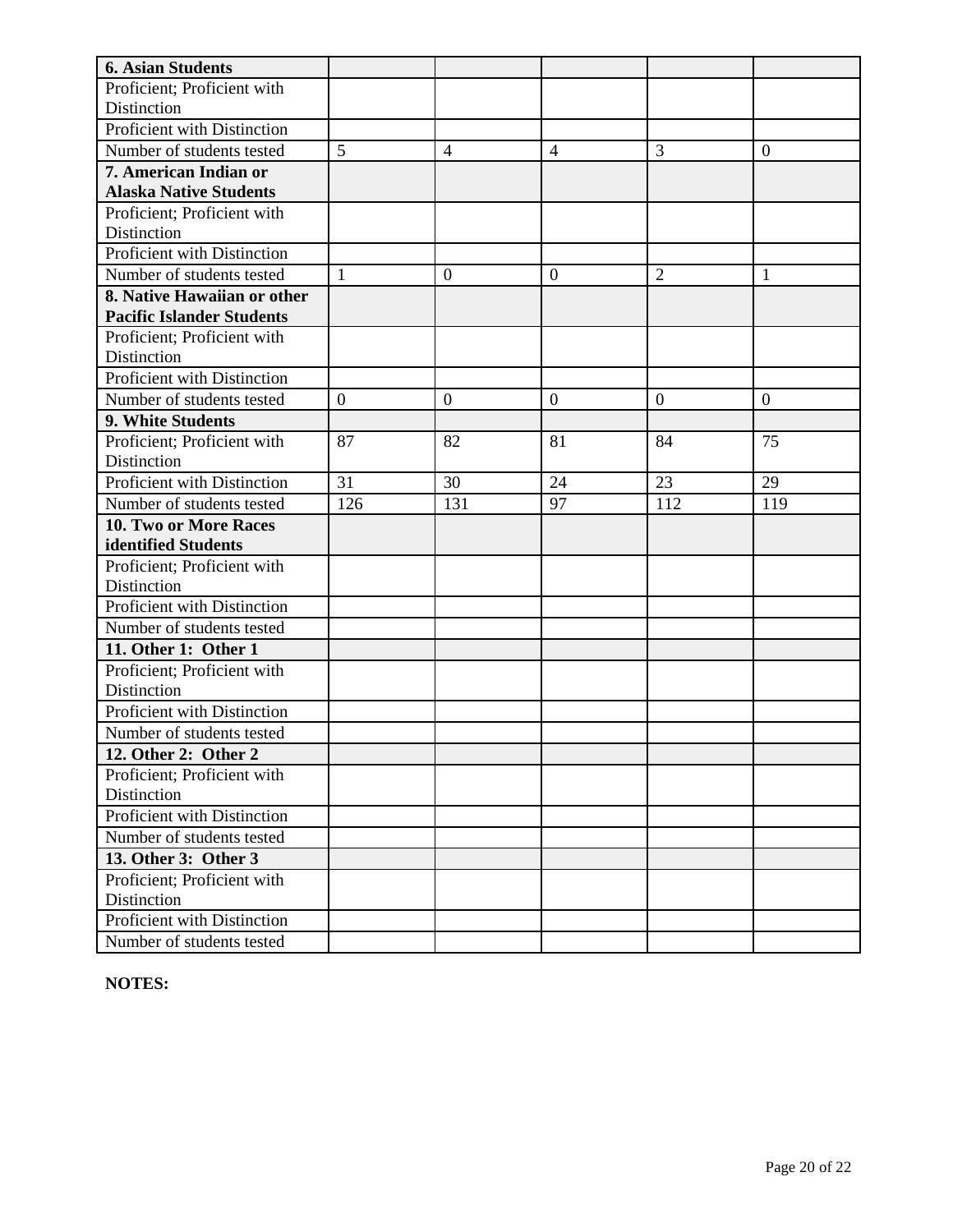## **STATE CRITERION--REFERENCED TESTS**

**Subject:** <u>Reading/ELA</u> **Test: NECAP**<br> **All Students Tested/Grade:** <u>3</u> **Decay Edition/Public Publisher:** 

# **All Students Tested/Grade:** 3 **Edition/Publication Year:** 2013

| School Year                                | 2012-2013      | 2011-2012        | 2010-2011      | 2009-2010      | 2008-2009      |
|--------------------------------------------|----------------|------------------|----------------|----------------|----------------|
| Testing month                              | Oct            | Oct              | Oct            | Oct            | Oct            |
| <b>SCHOOL SCORES*</b>                      |                |                  |                |                |                |
| Proficient; Proficient with                | 87             | 84               | 81             | 84             | 84             |
| Distinction                                |                |                  |                |                |                |
| Proficient with Distinction                | 21             | 20               | 9              | 17             | 22             |
| Number of students tested                  | 140            | 141              | 107            | 126            | 123            |
| Percent of total students tested           | 100            | 100              | 100            | 100            | 100            |
| Number of students tested with             | $\overline{0}$ | $\boldsymbol{0}$ | $\mathbf{0}$   | $\overline{0}$ | $\overline{0}$ |
| alternative assessment                     |                |                  |                |                |                |
| % of students tested with                  | $\overline{0}$ | $\overline{0}$   | $\overline{0}$ | $\overline{0}$ | $\overline{0}$ |
| alternative assessment                     |                |                  |                |                |                |
| <b>SUBGROUP SCORES</b>                     |                |                  |                |                |                |
| 1. Free and Reduced-Price                  |                |                  |                |                |                |
| Meals/Socio-Economic/                      |                |                  |                |                |                |
| <b>Disadvantaged Students</b>              | 77             | 65               | 62             | 88             | 74             |
| Proficient; Proficient with<br>Distinction |                |                  |                |                |                |
| Proficient with Distinction                | 8              | 15               | 6              | $\overline{0}$ | 16             |
| Number of students tested                  | 26             | 26               | 16             | 16             | 19             |
| 2. Students receiving Special              |                |                  |                |                |                |
| <b>Education</b>                           |                |                  |                |                |                |
| Proficient; Proficient with                | 56             | 27               | 15             | 50             | 54             |
| Distinction                                |                |                  |                |                |                |
| Proficient with Distinction                | $\overline{0}$ | $\overline{0}$   | $\overline{0}$ | 8              | 9              |
| Number of students tested                  | 16             | 11               | 13             | 12             | 11             |
| 3. English Language Learner                |                |                  |                |                |                |
| <b>Students</b>                            |                |                  |                |                |                |
| Proficient; Proficient with                |                |                  |                |                |                |
| Distinction                                |                |                  |                |                |                |
| Proficient with Distinction                |                |                  |                |                |                |
| Number of students tested                  | $\mathbf{1}$   | $\mathbf{1}$     | $\mathbf{0}$   | $\overline{4}$ | $\mathbf{1}$   |
| 4. Hispanic or Latino                      |                |                  |                |                |                |
| <b>Students</b>                            |                |                  |                |                |                |
| Proficient; Proficient with                |                |                  |                |                |                |
| Distinction                                |                |                  |                |                |                |
| Proficient with Distinction                |                |                  |                |                |                |
| Number of students tested                  | 6              | $\overline{4}$   | $\mathbf{1}$   | 5              | 3              |
| 5. African-American                        |                |                  |                |                |                |
| <b>Students</b>                            |                |                  |                |                |                |
| Proficient; Proficient with                |                |                  |                |                |                |
| Distinction                                |                |                  |                |                |                |
| Proficient with Distinction                |                |                  |                |                |                |
| Number of students tested                  | $\mathbf{1}$   | $\boldsymbol{0}$ | $\mathbf{1}$   | $\overline{0}$ | $\overline{0}$ |
| <b>6. Asian Students</b>                   |                |                  |                |                |                |
| Proficient; Proficient with                |                |                  |                |                |                |
| Distinction                                |                |                  |                |                |                |